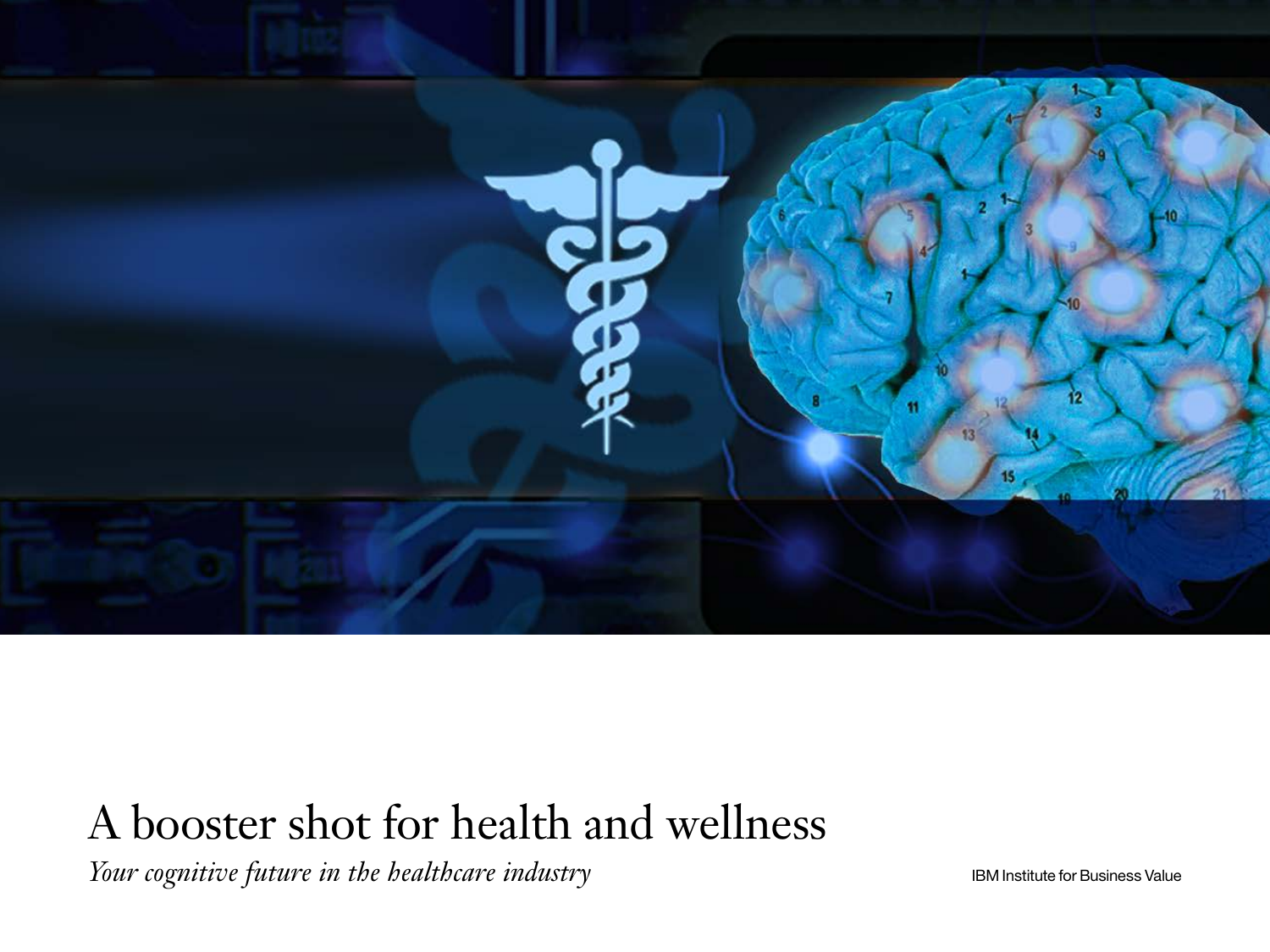#### **Executive Report**

Healthcare and Watson

#### **IBM Healthcare**

IBM Healthcare is creating solutions to enable a smarter, more connected healthcare system that can assist clinicians in delivering better care and empower people to make better technology research and innovation, IBM's healthcare solutions and consulting enable organizations to achieve greater efficiency within their operations; collaborate to help improve outcomes; and integrate with new partners for a more sustainable, personalized and patient-centric system focused on value. For more information about IBM Healthcare solutions, visit ibm.com/healthcare.

#### **IBM Watson**

Watson is a cognitive system that enables a new partnership human expertise. For more information about IBM's Watson, visit ibm.com/Watson.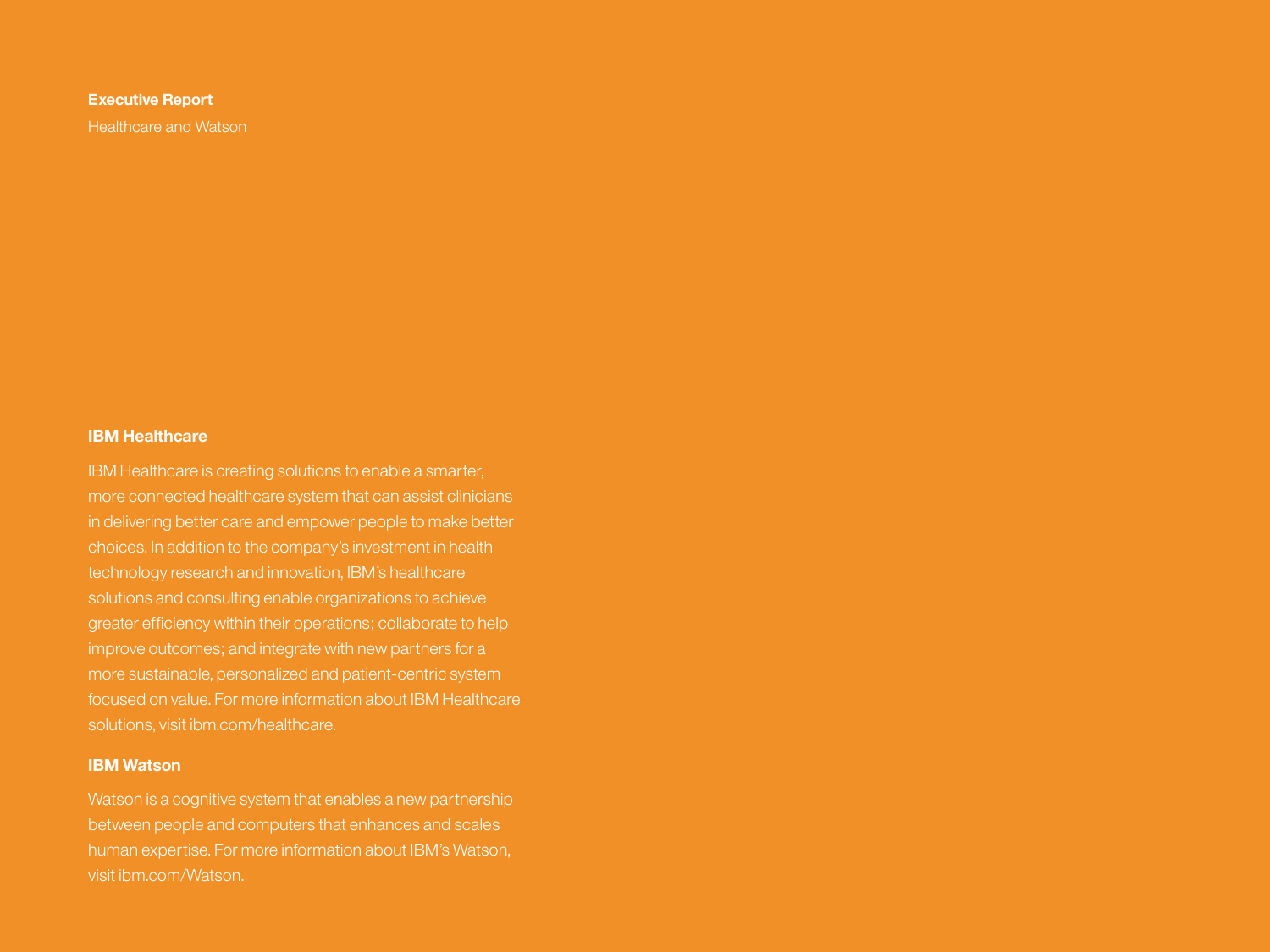## *A healthcare renaissance*

*Welcome to the age of cognitive computing, where intelligent machines simulate human brain capabilities to help solve society's most vexing problems. For healthcare, cognitive computing has indeed arrived, and its potential to transform the industry is enormous. Already, cognitive systems help enable enhanced patient care, advanced discoveries and better decisions for providers around the world. Our research indicates healthcare leaders are poised to embrace this groundbreaking technology and invest in cognitive capabilities to spark a renaissance in healthcare.*

### Executive summary

In both the worlds of medicine and IT, there is often talk of "the next big thing." Today, many of these conversations are broadening, as cognitive computing is touted by some as revolutionary for IT, healthcare and, indeed, society in general.

For healthcare in particular, the timing for a game changer couldn't be better. The industry is coping with upheaval triggered by varied economic, societal and industry influences. Empowered consumers living in an increasingly digital world are demanding more from an industry that is facing growing regulation, soaring costs and a shortage of skilled resources.

At the same time, the healthcare ecosystem is expanding, as new participants interact, partner and collaborate across traditional boundaries. Otherwise separate entities, such as providers, payers, social and government agencies, and retailers, are working together to create value in new ways. For example, CVS Health, a pharmacy innovation company, announced plans to create a solution that will use cognitive computing capabilities with the goal of enabling healthcare practitioners to transform care management for chronic disease patients.1

To thrive amid the chaos of change, healthcare leaders must be smarter in how they approach data. While the digital age has brought a massive amount of healthcare data brimming with insights, organizations still struggle to unlock its full value. Advances in the pioneering area of cognitive computing can help bridge the gap between data quantity and data insights.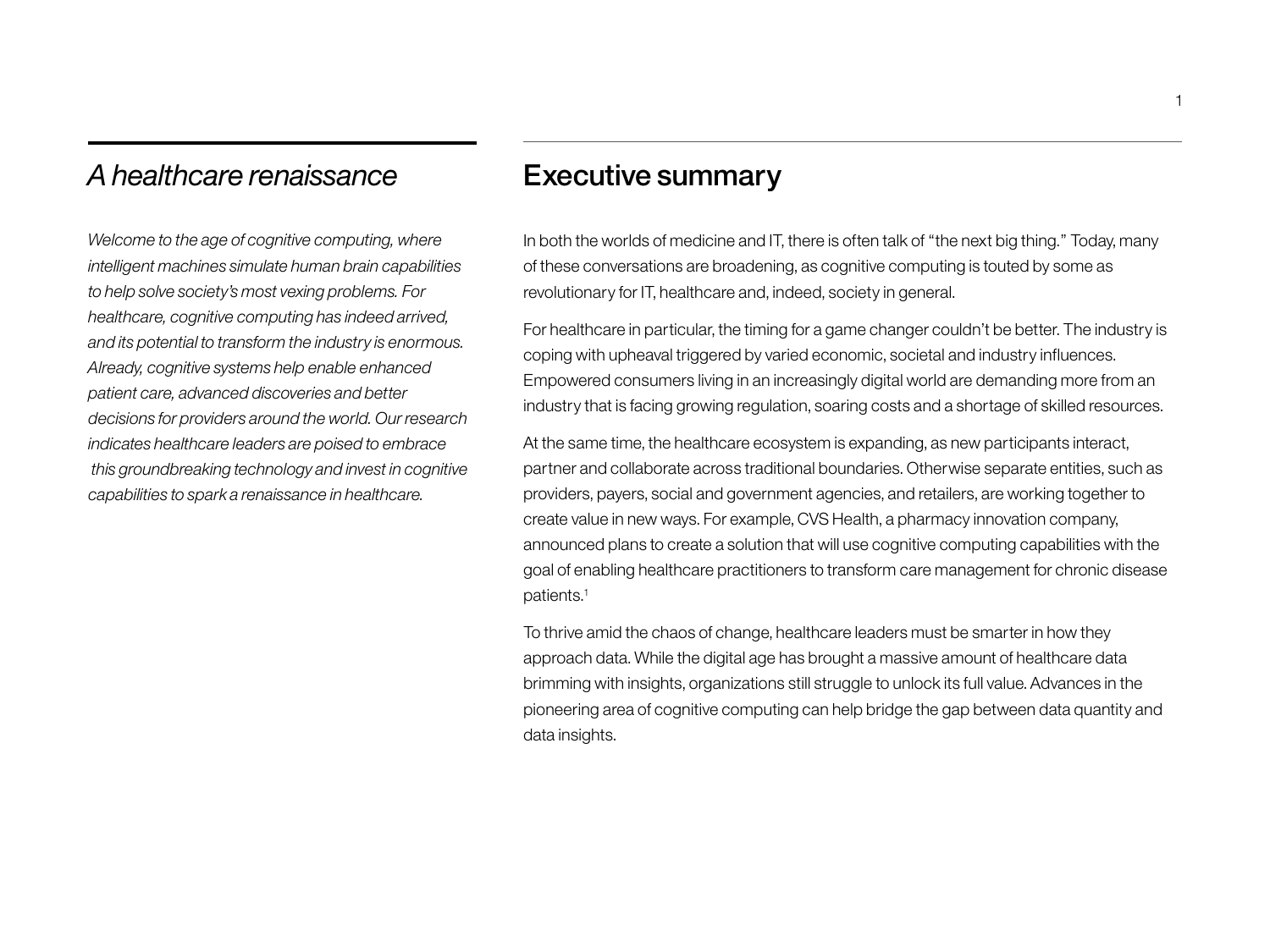## $34%$

of healthcare executives in our survey familiar with **cognitive computing** believe it will play a **disruptive** role in the industry

## $\frac{9}{6}$

of healthcare executives familiar with **cognitive computing** believe it will have a critical impact on the **future of their business**

## 95%

of healthcare executives familiar with **cognitive computing** intend to **invest in cognitive** capabilities

Cognitive-based systems can build knowledge, understand natural language and provide confidence-weighted responses. And they can quickly find the proverbial needle in a haystack, identifying new patterns and insights – something particularly relevant in healthcare.

Our research reveals that cognitive solutions are already helping healthcare organizations blaze new territory. A follow up to the "Your cognitive future" reports, this is the first in a new series of industry-specific reports based on research conducted in early 2015, which included a survey of close to 100 healthcare executives. (For more information on the research, see the Study approach and methodology section).

In this report, we examine current and future health and wellness applications and provide recommendations for those seeking a cognitive journey. We also offer insights from healthcare executives who understand how cognitive capabilities can help push the current boundaries of innovation and growth. These leaders recognize the potential to transform healthcare – and are set to exploit cognitive capabilities to do so.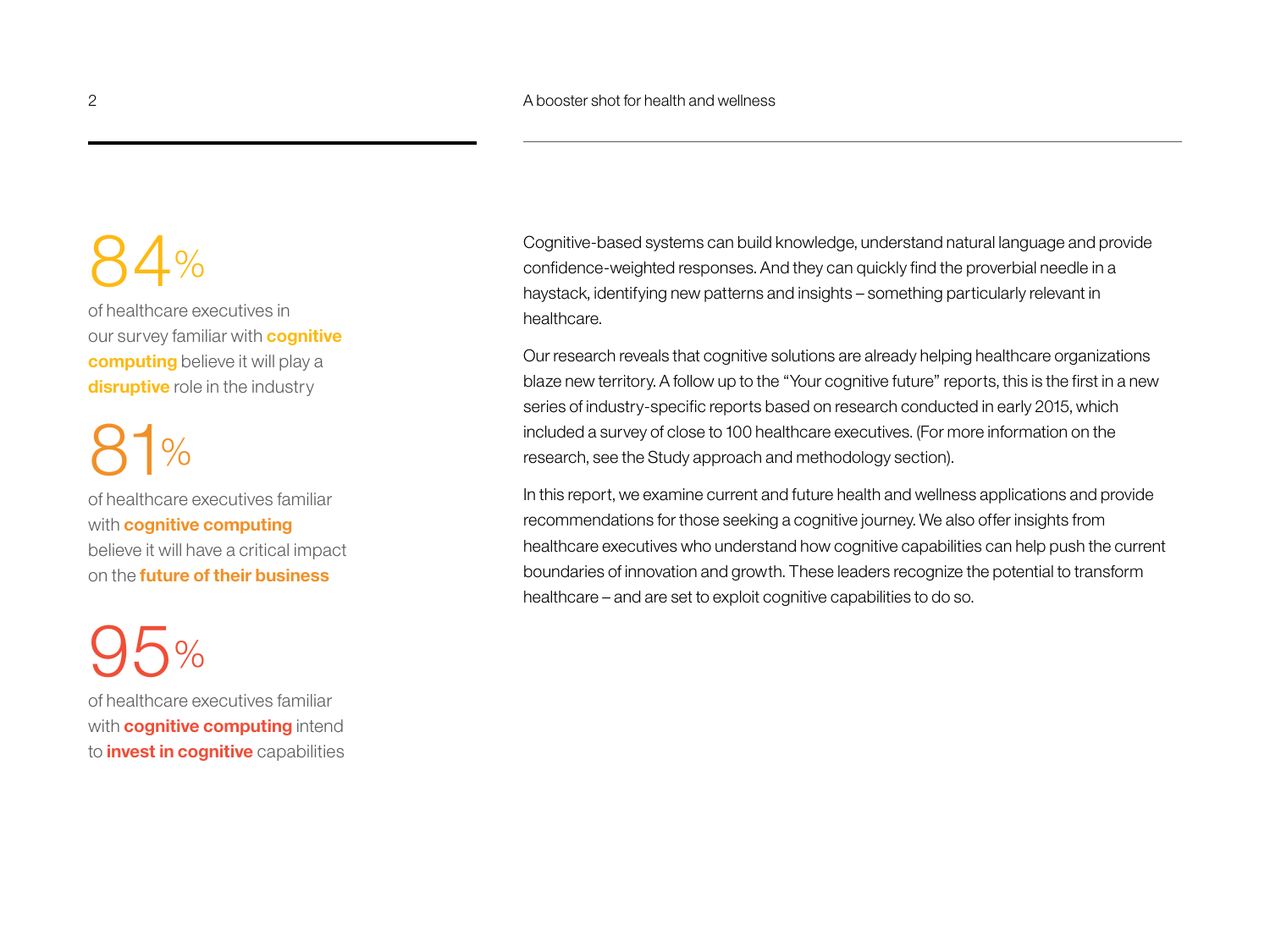## Conquering industry forces

The healthcare industry is experiencing unprecedented disruption. From changing industry regulations to rising costs, healthcare providers are being bombarded by challenges and distractions. We have identified a number of disruptive forces that are shaping – and shifting – today's healthcare arena:

*Rapid digitization:* Volumes of health-related data from a variety of sources have created data management and integration challenges. At the same time, the digital age presents new opportunities for providers to offer targeted consumer care, make more informed and timely decisions, and drive unprecedented levels of health and wellness innovation.

*Increasing demand:* A growing – and aging – world population and fast-moving epidemics like the Ebola outbreak in West Africa are increasing the demand for healthcare.<sup>2</sup> To meet this expanding need, healthcare organizations should improve operational efficiency and look for novel ways to target service and care.

*Rising consumer expectations:* Seeking the same conveniences they encounter in other industries, today's patients want personalized, transparent, quality, integrated and convenient care. To provide the experience that empowered consumers demand, healthcare organizations need to gain deeper consumer insights and explore new service models.

*Shortage of skilled resources:* With many healthcare workers exiting the profession due to work pressures and an upsurge in retirement levels, the World Health Organization estimates a global industry shortage of 12.9 million workers by 2035.3 To improve employee retention, healthcare organizations should create a more positive working environment by fostering employee empowerment, communication and efficiency.

#### **What is cognitive computing?**

Cognitive computing is a new computation paradigm. Different types of cognitive computing solutions offer various capabilities, including…

- Learning and building knowledge from various structured and unstructured sources of information
- Understanding natural language and interacting more naturally with humans
- Capturing the expertise of top performers and accelerating the development of expertise in others
- Enhancing the cognitive processes of professionals to help improve decision making
- Elevating the quality and consistency of decision making across an organization.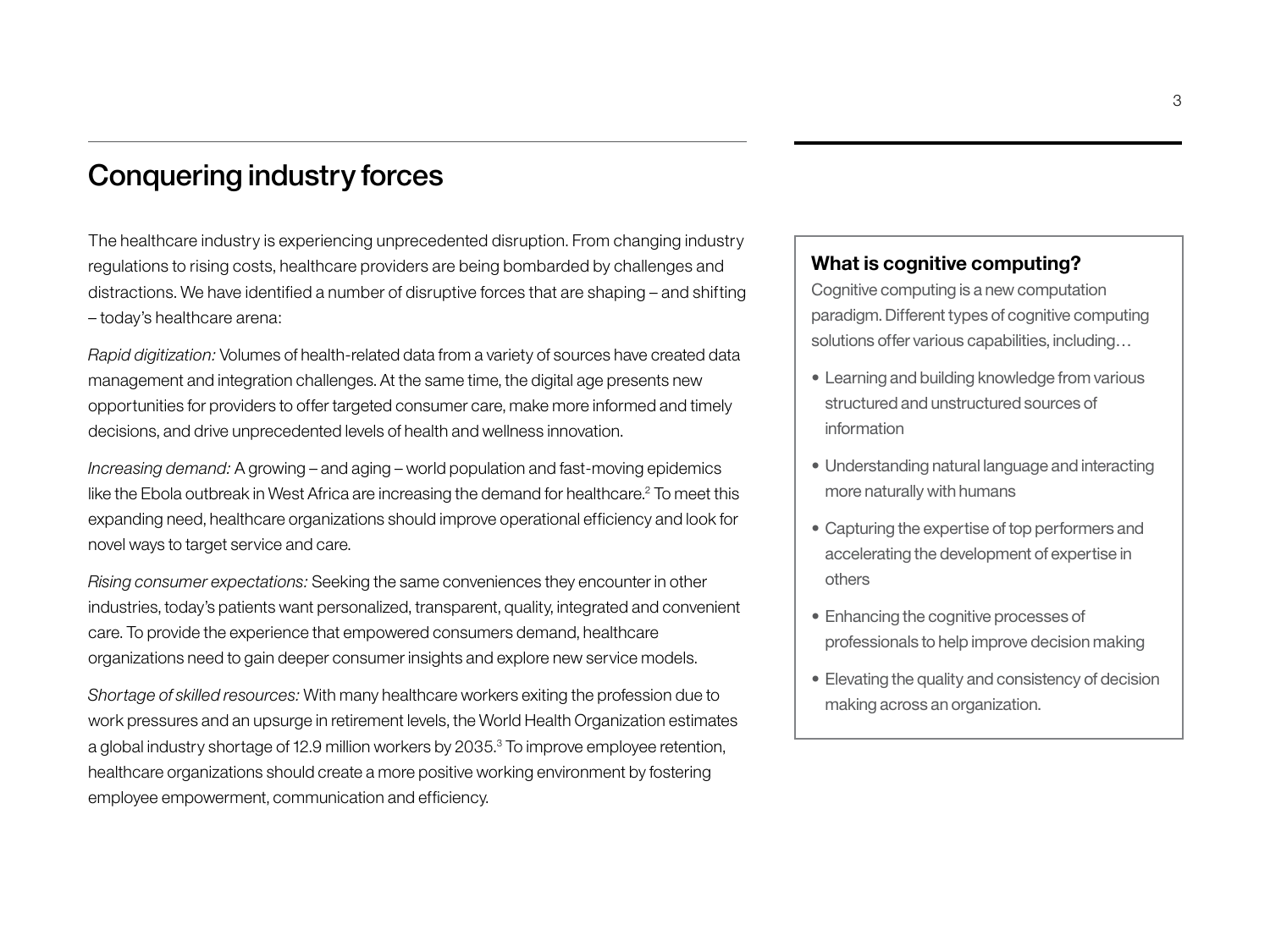*Regulatory complexity:* Due to complex and rapidly changing regulations, healthcare organizations face growing compliance costs as they struggle to deliver services within rigid limits. Improved access to data and insights could help the industry more confidently navigate the world of regulatory compliance without stifling medical exploration and discovery.

*Increasing cost pressure:* Healthcare costs continue to increase in part due to new technology and specialty and preventive drugs. Global spending per head is expected to rise by 4.5 percent a year from 2014 to 2018.<sup>4</sup> In this environment, healthcare providers are challenged to find new ways to manage costs and efficiency without compromising service quality.

#### **From disruption to focus**

It's clear that healthcare organizations are operating amid turmoil. Although the forces challenging the industry appear varied in nature, we identified key themes among them relating to communication and collaboration, research and innovation, and decisions and personalized care.

To rise above the disruption, we suggest healthcare organizations focus on improving their capabilities to *engage, discover* and *decide* (see Figure 1). Increased engagement among patients, providers and payers will help improve communication and collaboration, thus facilitating more effective care. New discovery tools and capabilities can help unearth insights and ideas buried in the masses of data encountered today, thereby facilitating research and innovation. And better decision capabilities will allow for more personalized, evidence-based recommendations at the point of care, resulting in enhanced care management.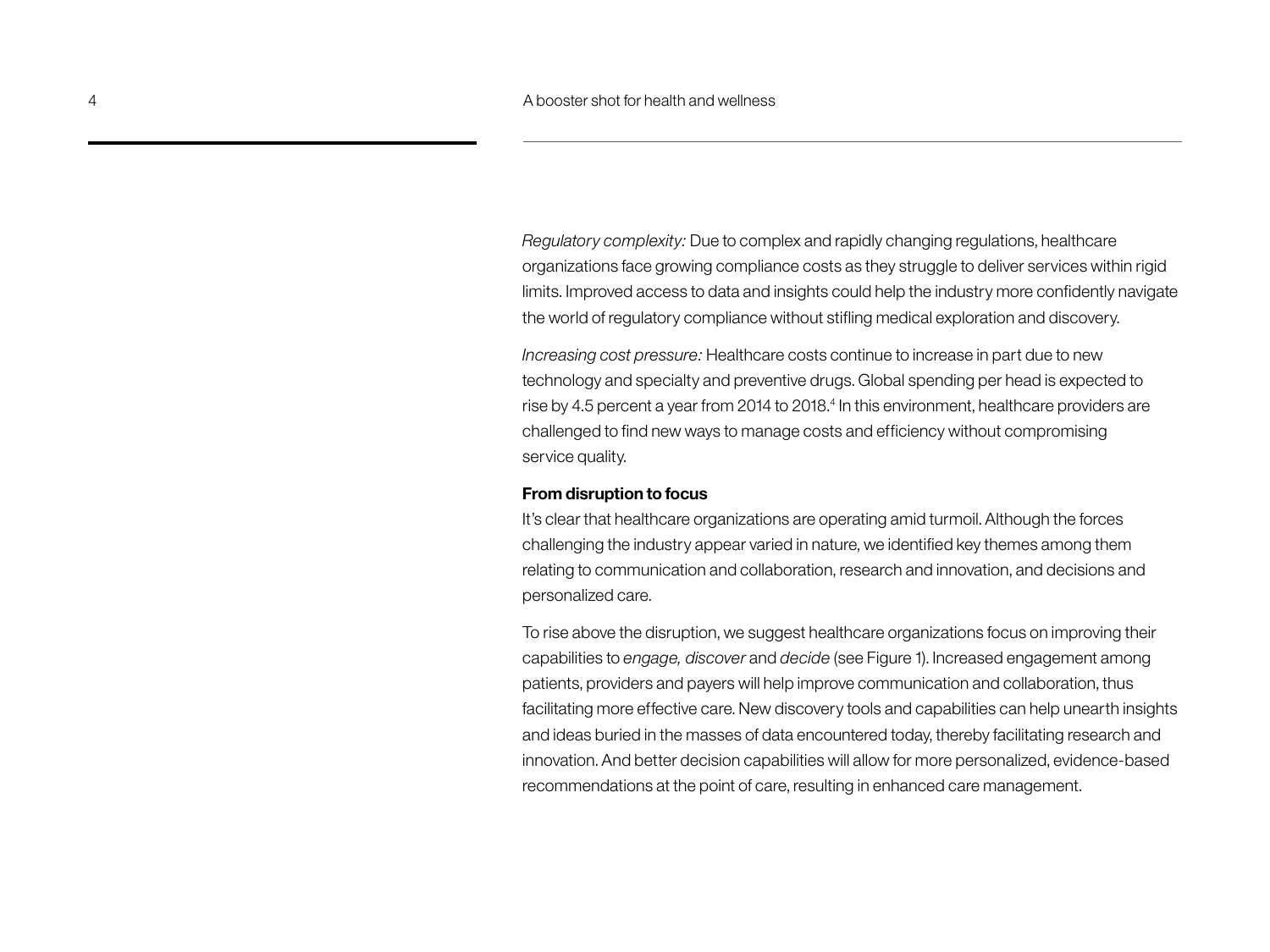#### **Figure 1**

digitization **Rising** expectations **Regulatory** complexity Increasing demand **Shortage** of skilled resources **Increasing** pressure **Discover** Provide ability to digest vast amounts of data to identify new avenues and implement new ideas Decide Provide personalized, contextual, evidence-backed options at the point of care Engage Provide better collaboration between patients, providers and payers to deliver effective care

*From disruption, three focus areas have come to light for the healthcare industry*

*Source: IBM Institute for Business Value.*

*Engage:* Today's consumers want more control over their health, as well as more personalized and convenient care. Although a clear majority of healthcare executives in our survey understand these demands, the majority are unable to deliver. In fact, 54 percent believe they are not effectively delivering a personalized experience, while 63 percent believe they are not providing successful self-service options. In addition, 54 percent are not satisfied with their ability to comprehensively and quickly address consumer and patient concerns.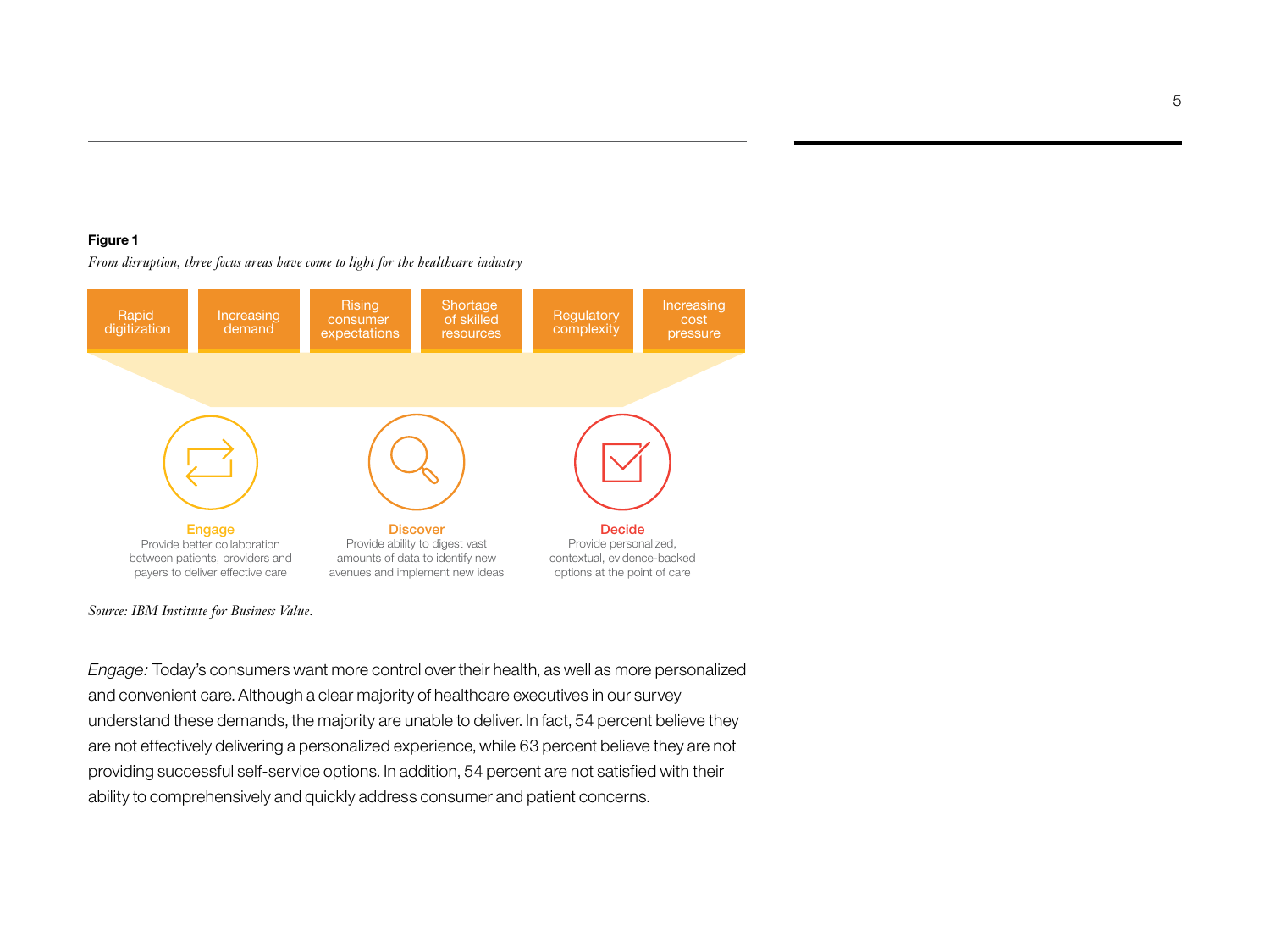#### **Engage**

Percentage of healthcare executives that do not believe their organizations are competent in delivering consumer service



### **Discover**

Percentage of healthcare executives citing the specific barriers to implementing disruptive innovation



#### **Decide**

Two-thirds of healthcare executives are not confident in making cost reduction decisions



*Discover:* Two-thirds of healthcare executives surveyed are actively pursuing product and service innovation. However, they cite insufficient skills, organizational complacency and lack of analytical tools among their greatest challenges in this area. Healthcare discovery is also restricted by the constraints of traditional capabilities. For example, rigid analytics platforms (e.g., non integrated platforms across hospital locations) and a dependency on specialized skills (e.g., health data scientists) limit innovation speed and momentum. Yet, the amount of medical knowledge continues to explode, possibly to the point where it doubles every 73 days by the year 2020.<sup>5</sup>

*Decide:* Effective decision making is important in any industry, but in healthcare it can make the difference between life and death. According to our survey, healthcare executives express diffidence in their organizations' decision-making capabilities in a number of areas. Twothirds are not confident in their organizations' cost reduction decisions, and more than half lack confidence in decisions relating to spending and strategy. While the ever-growing amount of medical data presents exciting prospects for improved decisions, only a fraction of data is currently utilized due to existing tool constraints. Decision making in healthcare can also be difficult due to the complex regulatory environment within which the industry operates.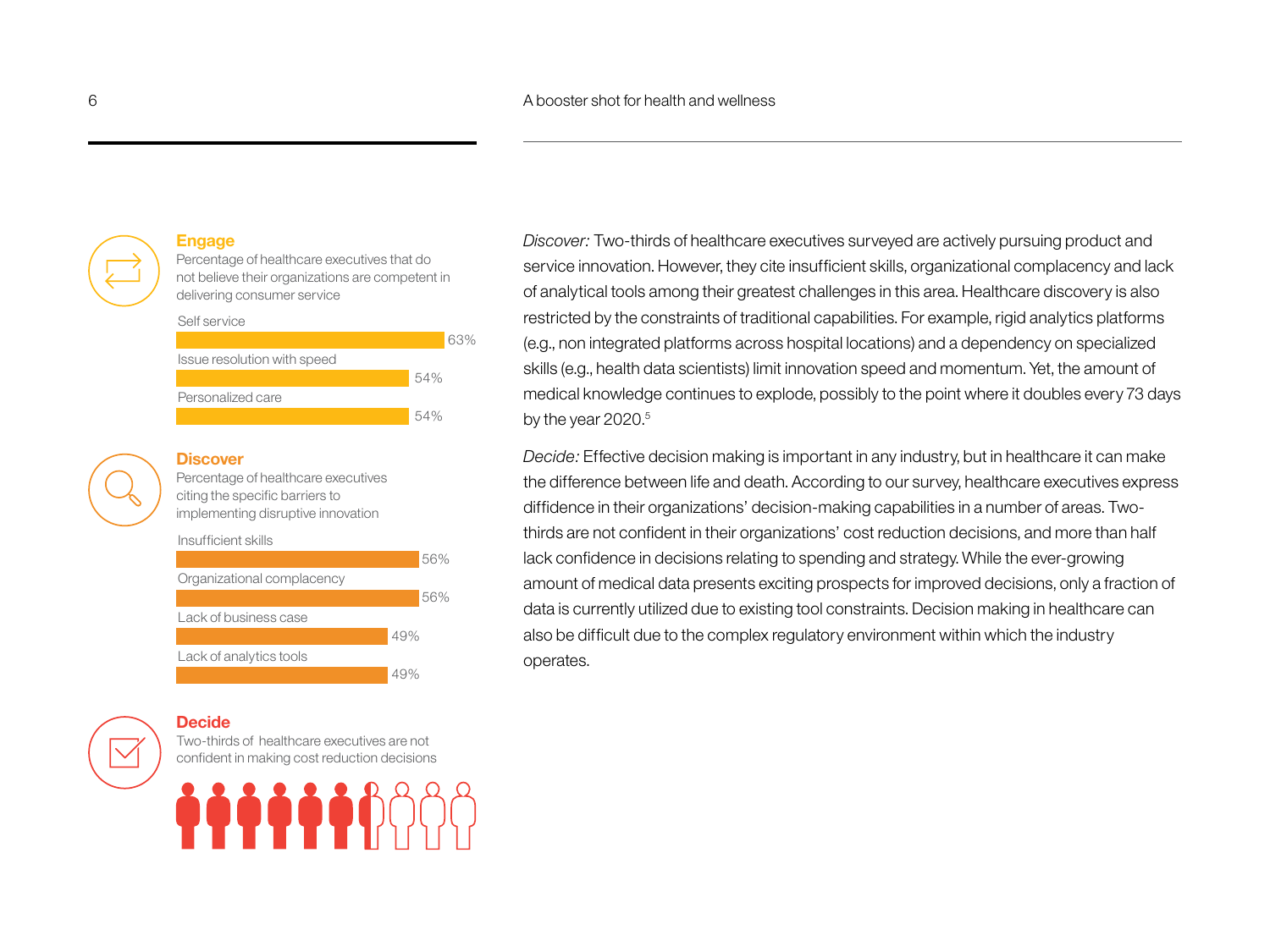## Cognitive opportunity in healthcare

Big data has been called the new natural resource.<sup>6</sup> And this resource continues to rapidly grow in volume, variety and complexity, particularly in healthcare. For example, the genome of just one cancer patient is equivalent to half a terabyte of data.<sup>7</sup> Despite the explosive growth of information across industries, less than 1 percent of the world's data is currently analyzed.<sup>8</sup>

While effective for a number of applications, traditional analytics solutions cannot fully exploit the value of big data: They are unable to adapt to new problem domains or handle ambiguity and are only suitable for structured and unstructured data with known, defined semantics (the relation of words and phrases and what they mean). Without new capabilities, the data paradox of having too much data and too little insight will continue.

How can the healthcare industry bridge the gap between untapped opportunities and current capabilities? How can hidden insights that reside in data – structured and unstructured – be fully harnessed for discovery, insight, decision support and dialogue? The answer is cognitive computing. Cognitive-based systems build knowledge and learn, understand natural language, and reason and interact more naturally with human beings than traditional programmable systems.

Healthcare executives agree that cognitive computing has the potential to radically change healthcare. Among healthcare leaders familiar with the technology, 84 percent believe it will play a disruptive role in the industry, 81 percent believe it will critically impact the future of their business, and 95 percent intend to invest in cognitive capabilities.

# 81%

**81%** of healthcare executives familiar with **cognitive computing** believe it will have a critical impact on the **future of their business**



**84%** of healthcare executives familiar with **cognitive computing**  believe it will play a **disruptive** role in the healthcare industry

**95%** of healthcare leaders familiar with **cognitive computing** intend to **invest in cognitive computing** in the future, with the majority doing so in the next 4 years

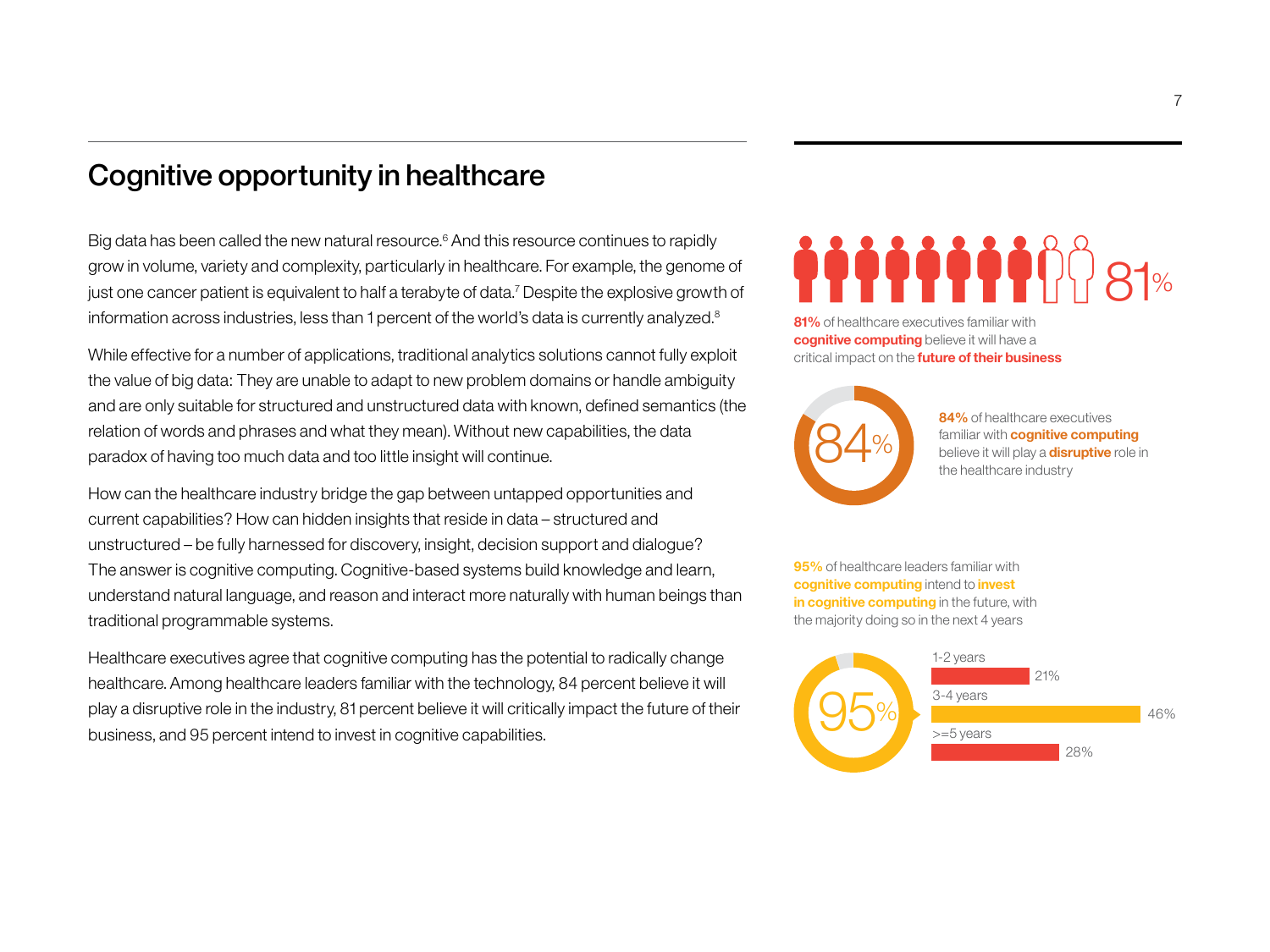So, how specifically can healthcare organizations leverage cognitive computing to address issues currently plaguing the industry? This new computing paradigm has three capability areas that align with and specifically address the three industry focus areas previously identified: *Engage, Discover* and *Decide* (see Figure 2).9

#### **Figure 2**

*There are three emerging capability areas for cognitive computing*



*Source: IBM Institute for Business Value.*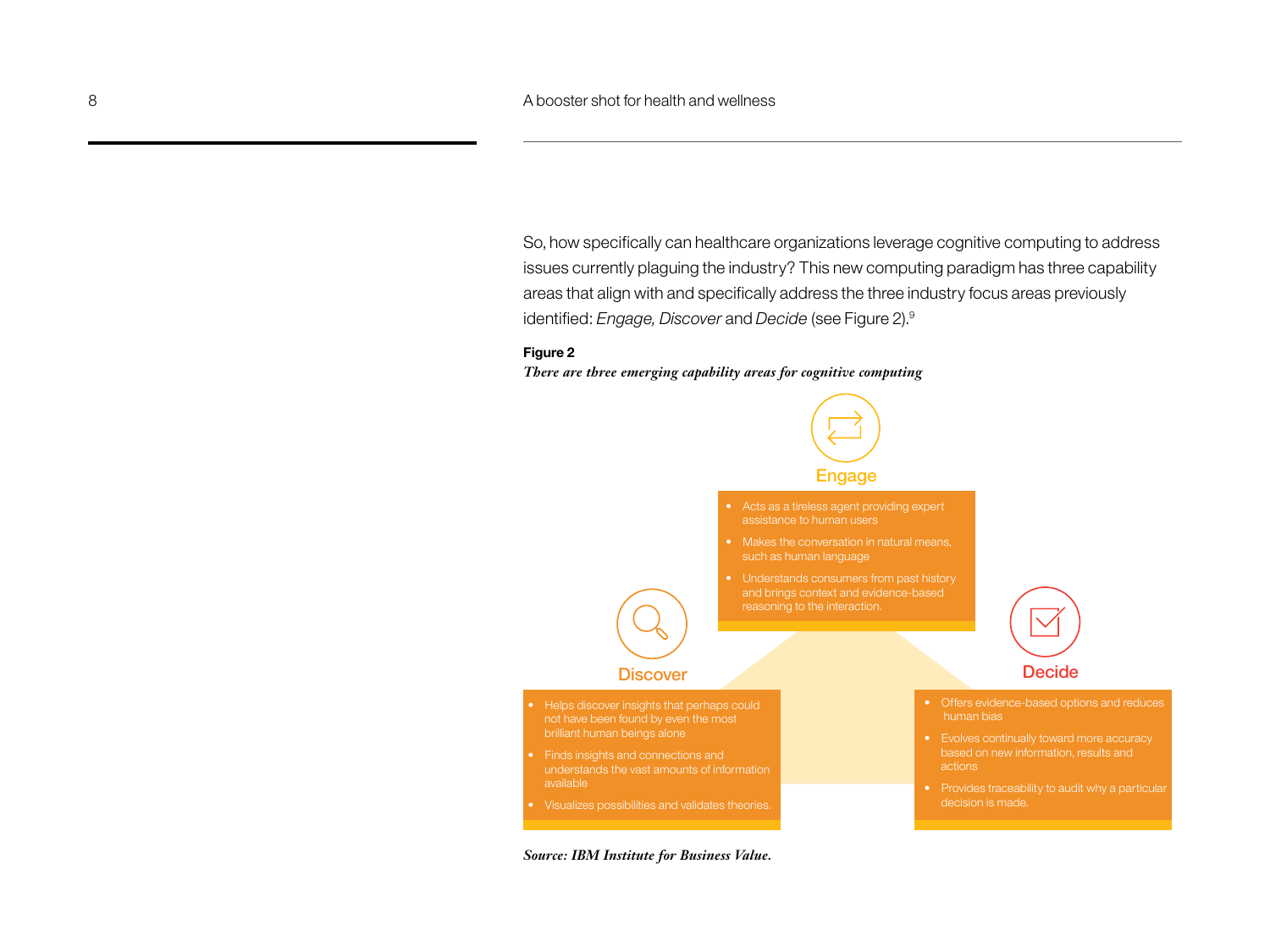#### **Engagement capabilities**

Cognitive systems can fundamentally change the way humans and systems interact and significantly extend the capabilities of humans by leveraging their ability to provide expert assistance. These systems provide advice by developing deep domain insights and bringing this information to people in a timely, natural and usable way. Here, cognitive systems play the role of an assistant – albeit one who does not require sleep, can consume vast amounts of structured and unstructured information, can reconcile ambiguous and even self-contradictory data, and can learn.

Because they are able to engage in dialogue with humans, these systems can understand patients based on their past medical history and bring context- and evidence-based reasoning to the interaction. Today, these types of cognitive systems help healthcare organizations offer engaging and personalized healthcare recommendations to consumers (see sidebar, *Welltok embraces cognitive to personalize the health experience*).

Future cognitive systems will likely have free-form dialogue capabilities, which could help the flow of information among individuals.10 For example, patients could engage in dialogue with the system enabled by input from providers, and doctors could more easily share patient information with appropriate providers for treatment input. Others in the ecosystem, such as a nutritionist, could simply ask for and receive patient history from the cognitive system and avoid requesting patients to supply the same information yet again. All these interactions would be in natural language, making the process easier.

#### **Engage**

#### **Welltok embraces cognitive to personalize the health experience11**

Created by Welltok, a health optimization company, CaféWell is a platform designed to analyze a consumer's health profile from a variety of sources and offer insights on how to stay healthy, including incentives like premium reductions for healthy activities. To make the platform even more interactive and personalized, Welltok adopted a cognitive approach powered by IBM Watson.

The resulting new product, CaféWell Concierge, leverages natural language and cognitive capabilities to improve user interaction and extract additional knowledge from underlying plain text sources, such as health conversations, activity data and health benefit information. The product's cognitive computing capabilities allow for quick and accurate answers to complex questions posed in everyday language, and they enable the system to learn through interactions with users. By dynamically personalizing the health experience, Welltok empowers consumers to make positive health changes driven by user-centric, intelligent recommendations.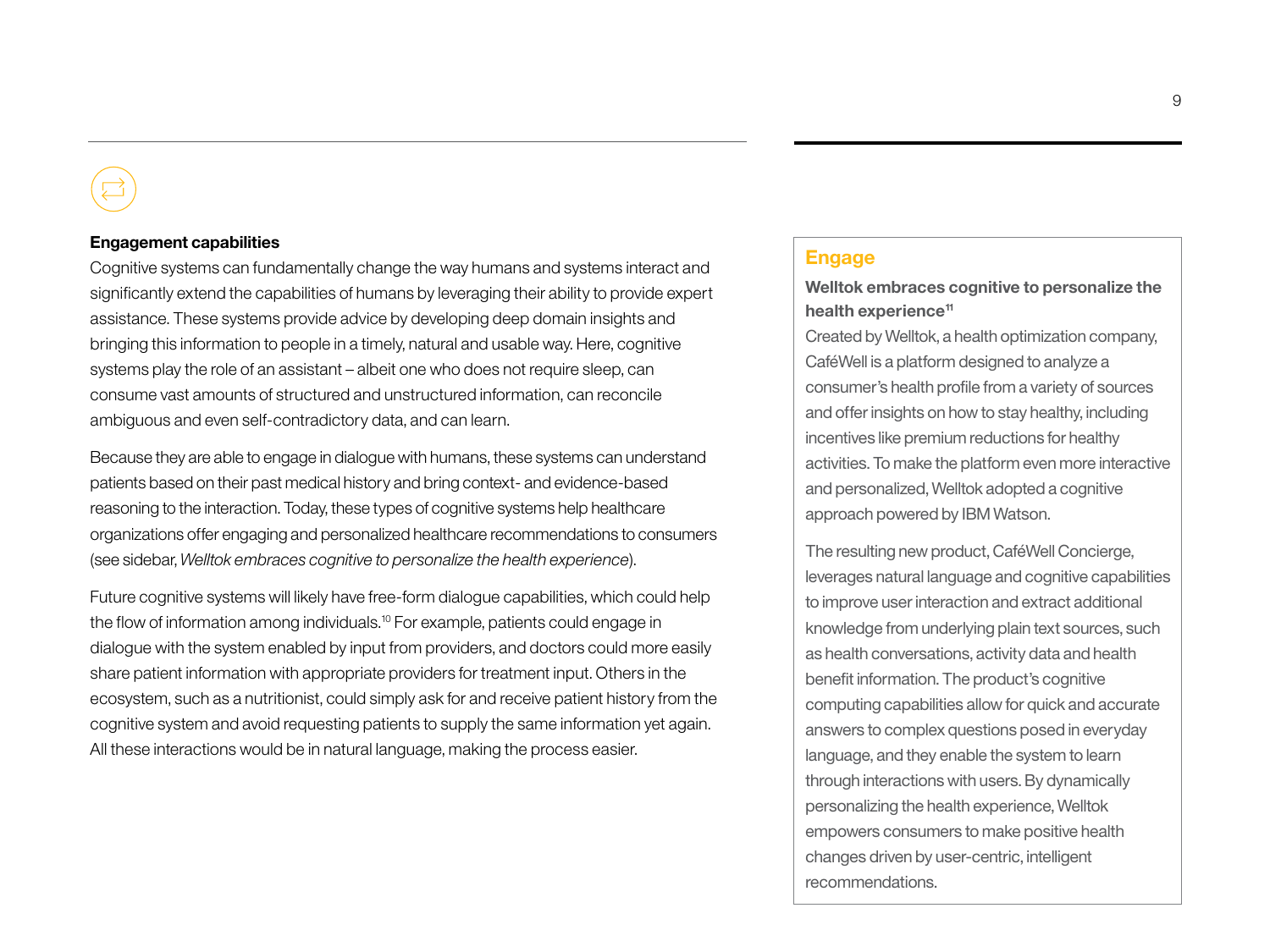#### **Discover**

**Cognitive computing solution supports new**  discoveries and insights in medical research<sup>12</sup> With more than 23 million medical scientific papers available and new ones being published every few minutes, it is humanly impossible for scientists to stay abreast of an ever-growing body of material. However, biologists and data scientists at Baylor College of Medicine, a leading health sciences university, are leveraging cognitive computing to generate insights to help accelerate research, unlock patterns and make discoveries with greater precision.

Baylor College of Medicine's Knowledge Integration Toolkit (KnIT), powered by IBM Watson technology, has enabled researchers to identify proteins that modify p53, an important protein related to many cancers. The tool works by extracting information from scientific literature, automatically identifying direct and indirect references to protein interactions, which is knowledge that can be represented in network form. It then reasons over this network to predict new, previously unknown interactions.



#### **Discovery capabilities**

Cognitive systems can help users discover insights that perhaps might not be found by even the most brilliant human beings. Discovery involves finding insights and connections and understanding the vast amounts of information available around the world.

Some discovery capabilities have already emerged, such as in medical research, where robust corpora of information exist. Here, advanced cognitive capabilities have dramatically reduced research and discovery time – from months to minutes. In addition, cognitive systems designed to crunch large volumes of medical and patient information can allow physicians more time with patients (see sidebar, *Cognitive computing solution supports new discoveries and insights in medical research*).

In the near future, cognitive solutions could enable more effective and timely matching of patients to clinical trials by rapidly analyzing historical patient data across all relevant clinical trials. Evidence-based reasoning applied to both inclusion and exclusion criteria for patients could help those seeking patients for trials, and clinical research organizations conducting additional analysis could determine whether trial results could be applied to further research.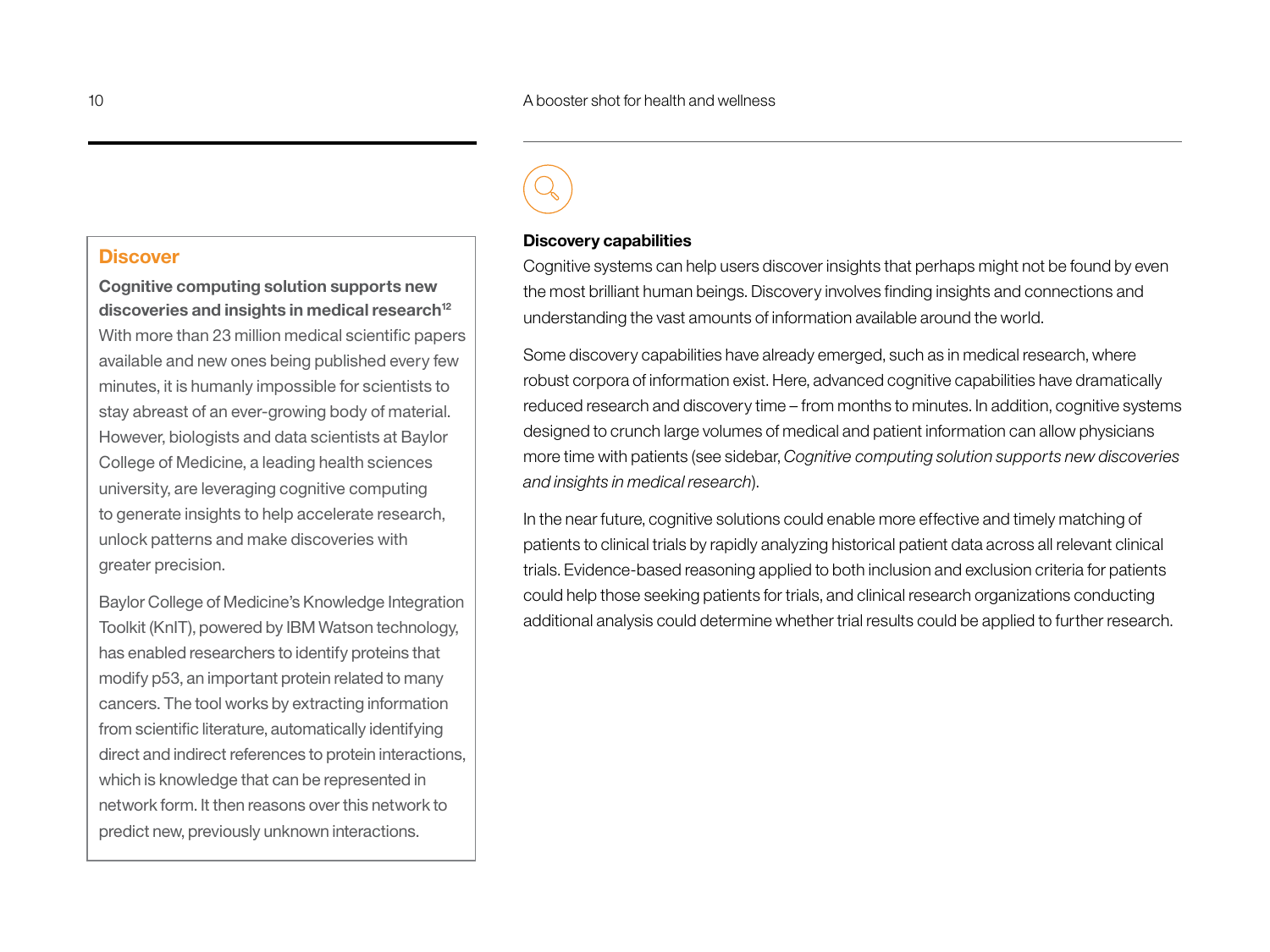#### **Decision capabilities**

Cognitive systems aid in decision making and reduce human bias by offering evidence-based options. They continually evolve based on new information, results and actions. Current cognitive systems perform more as advisors by suggesting a set of options to human users, who ultimately make the final decisions.

These systems are helping healthcare professionals make more informed and timely decisions. For example, IBM Watson for Oncology is a cognitive computing solution that quickly analyzes patient data, fast-growing medical literature, guidelines from world-class experts and the experience of specialists – and then identifies personalized treatment options for the clinician to consider (see sidebar, *Bumrungrad's cognitive solution provides personalized cancer treatment options*).13

Future policies might enable the exchange of healthcare information among various organizations while still protecting privacy. Thus, cognitive systems will have access to even more historical data and analysis, making their recommendations more and more effective.

#### **Decide**

**Bumrungrad's cognitive solution provides personalized cancer treatment options14** Headquartered in Bangkok, Bumrungrad International Hospital is the largest private hospital in Southeast Asia and one of the world's most popular medical destinations. In an effort to improve its quality of cancer care, Bumrungrad selected IBM Watson for Oncology, an innovative cognitive computing solution that will help doctors plan the most effective treatments for individual cancer patients.

Cancer treatment is ideally suited to benefit from cognitive capabilities because of the immense and growing amount of data involved. After analyzing a patient's individual profile, medical evidence, published research, and the extensive clinical expertise of Memorial Sloan Kettering Cancer Center, the solution presents a summary of findings for each patient case, including treatment options based on National Comprehensive Cancer Network (NCCN) guidelines for the clinician to consider.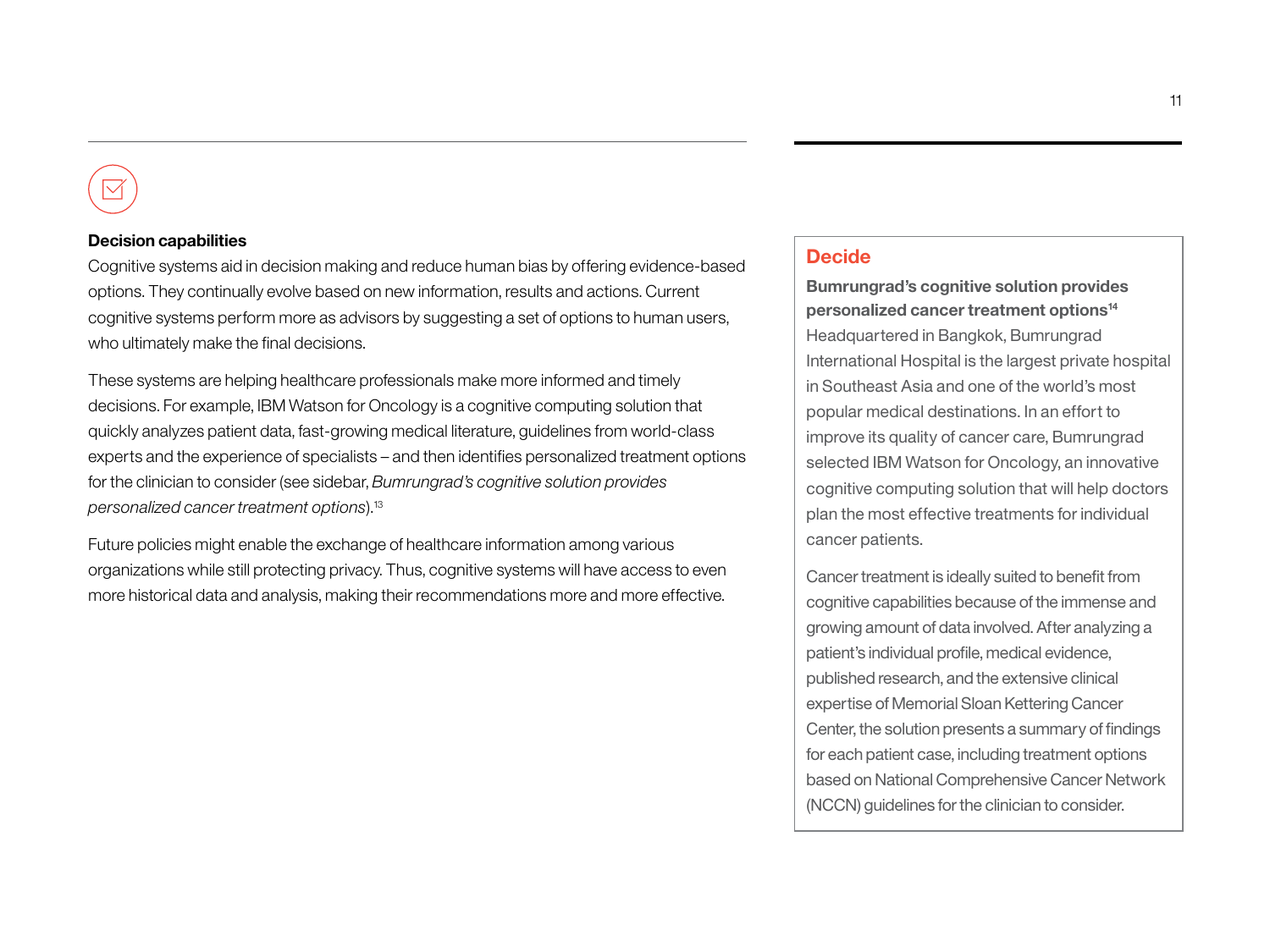### The way forward

Despite the enthusiasm for cognitive, organizations should realize there is often a steep learning curve. In terms of system implementation and user interaction, cognitive systems are fundamentally different than traditional programmatic systems.15 Healthcare organizations can learn from pioneering organizations that have already implemented cognitive by following three key sets of recommendations (see Figure 3).

#### **Figure 3**

*Organizations with cognitive computing experience have identified three critical action areas for success*



*Source: IBM Institute for Business Value.*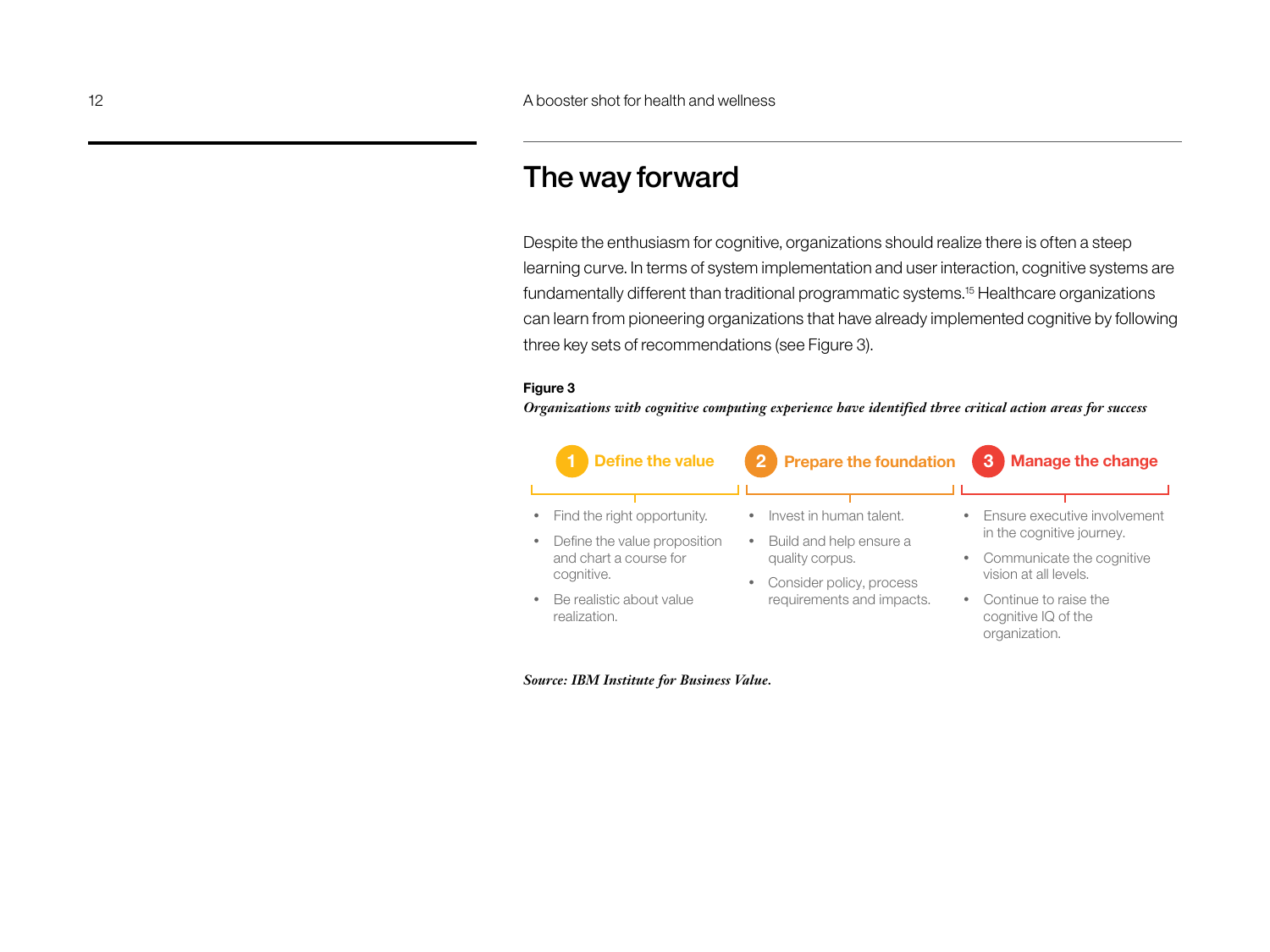#### **1. Define the value**

Early planning helps ensure the greatest return on investment of resources. Defining the value of cognitive to your healthcare organization is critical and includes several steps:

*Find the right opportunity* – Cognitive solutions are well suited to a defined set of challenges. Healthcare organizations need to analyze the specific problem to determine if cognitive capabilities are necessary and appropriate:

- Does the challenge involve a process or function that today takes humans, such as clinicians, an inordinate amount of time to seek timely answers and insights from various information sources (i.e., patient records, medical research papers, etc.) using potentially various techniques in making a decision or thinking through a problem?
- Is there a need for users to interact with the system in natural language (such as a patient who presents with certain symptoms seeking advice on next steps for diagnosis and treatment)?
- Does it involve a process or function that requires providing transparency and supporting evidence for ranked responses to questions and queries (such as laboratory results)?

*Define the value proposition and chart a course for cognitive –* Identify both the differentiated value provided by cognitive computing and the business value up front – from quicker decisions about treatment options to potential cost savings. In addition, establish a cognitive computing vision and roadmap with executive-level support. Continuously communicate roadmap progress with appropriate executives and stakeholders, such as clinicians, other medical professionals, payers and perhaps patients.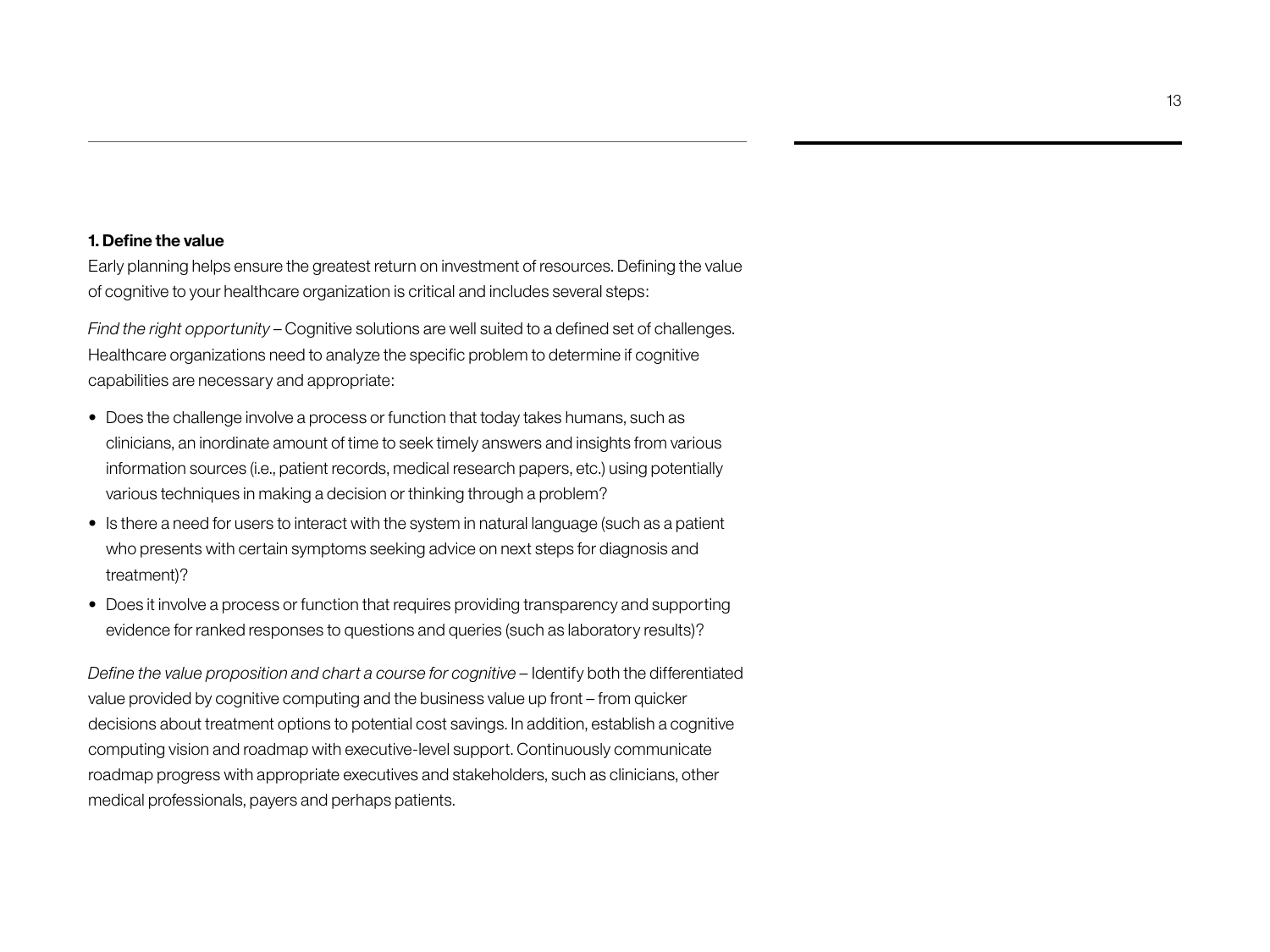*Be realistic about value realization* – The benefits of cognitive computing systems are not realized in a single "big bang" at the time of initial deployment. Rather, these systems are evolutionary and improve and can lead to increasing value over time. Communicate this reality to stakeholders and specify benefits for the payer, hospital, patient, etc. Consider using a phased rollout or deploying the solution to a subset of trusted users who understand the technology's evolutionary nature.

#### **2. Prepare the foundation**

Prepare the foundation for a successful cognitive computing solution implementation by focusing on the following:

*Invest in human talent* – Cognitive solutions are "trained," not programmed, as they "learn" with interactions, results and new pieces of information and help organizations scale expertise. Often referred to as supervised learning, this labor-intensive training process requires the commitment of human subject matter experts. Rather than a busy clinician, perhaps consider an enthusiastic newly qualified doctor or other medical professional, and be sure to also include appropriate health informatics talent.

In addition to domain expertise, a cognitive implementation also requires expertise in natural language processing, machine learning, database administration, systems implementation and integration, interface design and change management. There is an additional intangible "skill" required for team members: intellectual curiosity. The learning process never ends – for the system, the users and the organization.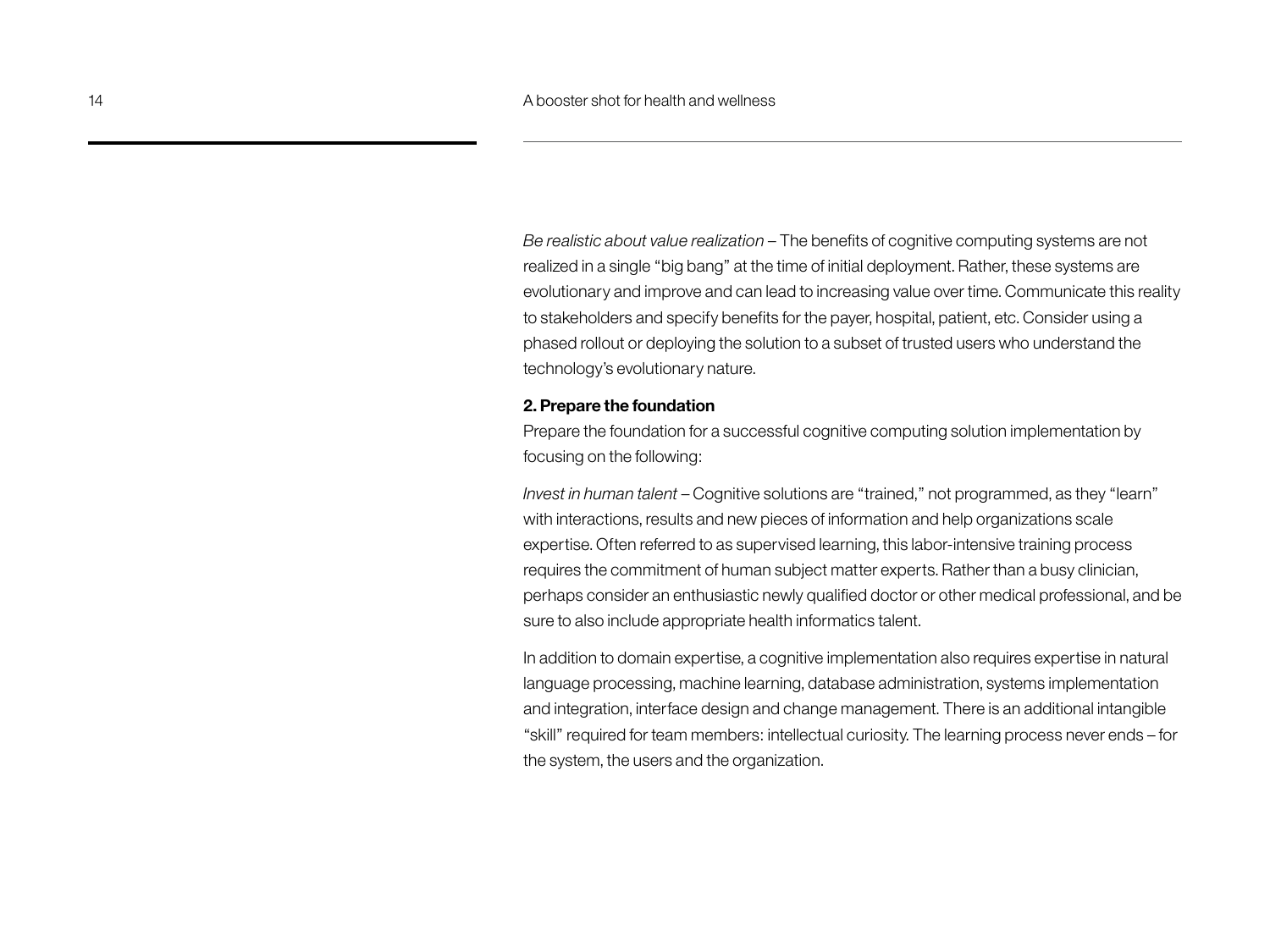*Build and help ensure a quality corpus* – Cognitive systems are only as good as their data. Invest adequate time in selecting data to be included in the corpus, which might include structured (e.g., patient records) and unstructured data (e.g., clinical notes) from multiple databases and other data sources and even real-time data feeds and social media. Data will likely emanate from new and untapped sources as well (e.g., call center recordings, blogs, patient advocacy groups, etc.). In addition, invest in records digitization to secure the future of your organization's corpus, focusing on both historical and new documentation.

*Consider policy, process requirements and impacts* – Assess any potential impact on processes and how people work. Because users interact with cognitive systems in entirely different ways than traditional input/output systems, processes and job roles could be impacted. In addition, consider if any data policy changes are necessary. Obtaining necessary data could test the boundaries of existing data-sharing policies and might require new or modifications to existing policies, regulations and agreements, particularly in healthcare, where security and privacy requirements are stringent.

#### **3. Manage the change**

Compared to traditional programmable systems, cognitive systems are a whole new ball game. As such, change management is more critical than ever, even more so in an industry already experiencing so much change across its ecosystem.

*Ensure executive involvement in the cognitive journey* – Executive involvement should begin with active participation in defining the cognitive vision and roadmap and continue throughout the journey. This includes executive participation in regular reviews of incremental progress and value realization.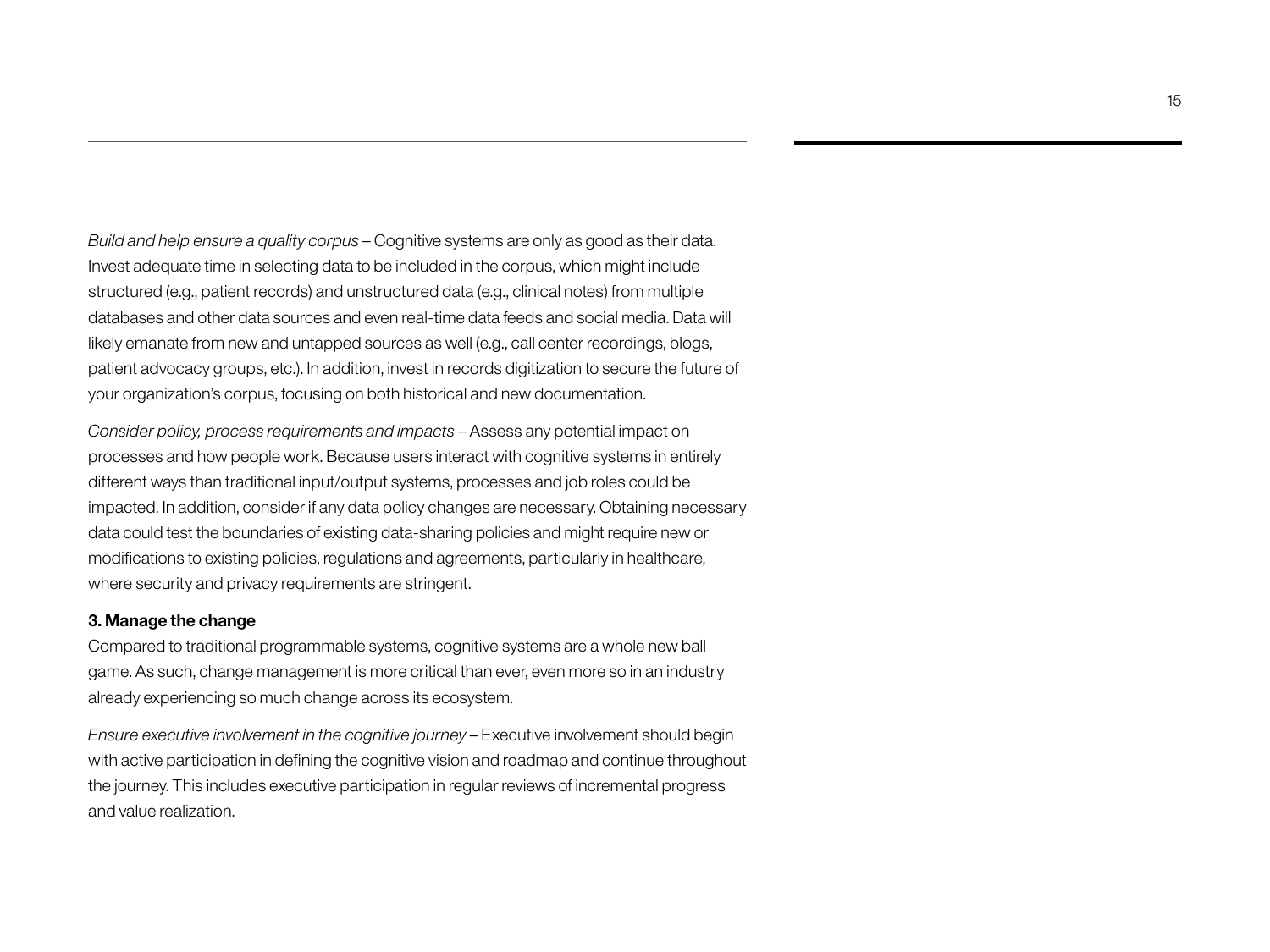*Communicate the cognitive vision at all levels* – Because cognitive computing is new and not completely understood by most, regular communication at all levels (business managers, IT staff, clinicians, patient representatives, etc.) is critical. Address any fears, uncertainties and doubts head on, and leverage executive sponsors to reinforce the value of cognitive to the healthcare organization's mission.

*Continue to raise the cognitive IQ of the organization – Education is critical to assuring* cognitive is understood and adopted. Of particular importance is managing expectations related to system-generated recommendations. Cognitive systems are probabilistic and not deterministic. While accuracy rates will improve as a system learns over time, the rate will never reach 100 percent. Educate stakeholders early on about accuracy rates, and conduct regular reviews on incremental improvements.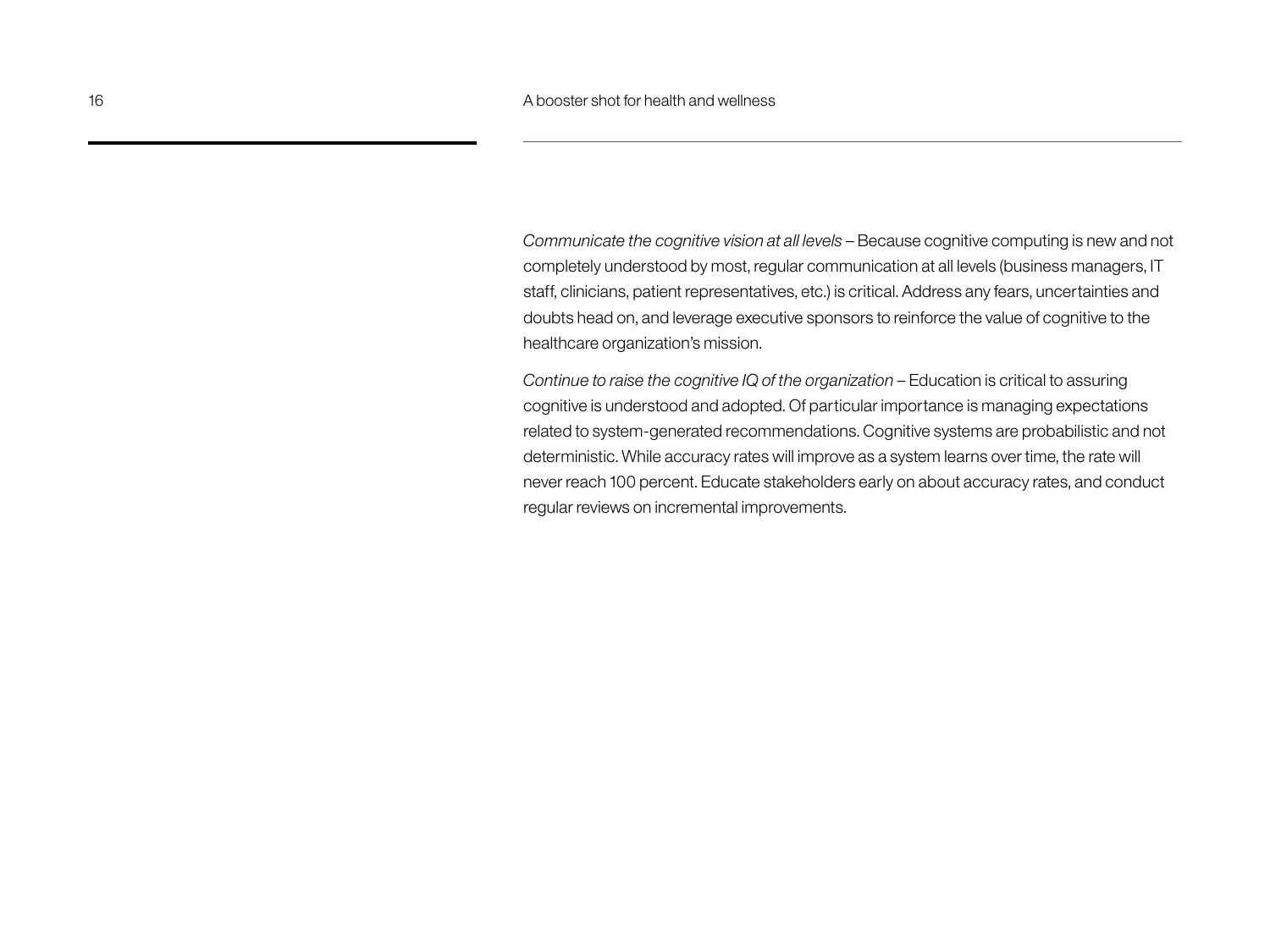## Ready or not? Ask yourself these questions

- What opportunities exist to create more engaging and personalized experiences for your consumer and the wider healthcare ecosystem?
- What healthcare data aren't you leveraging that, if converted to knowledge, would allow you to meet key objectives and business requirements?
- What is the cost to your organization and the wider healthcare ecosystem associated with making non-evidence-based decisions or not having the full array of possible options to consider when actions are being taken?
- What benefit would you gain in being able to detect hidden patterns locked away in your data? How would this accelerate research, consumer services and the like?
- What is your organizational expertise skill gap in cognitive computing? What would change if you could equip every employee to be as effective as the leading expert in that position or field?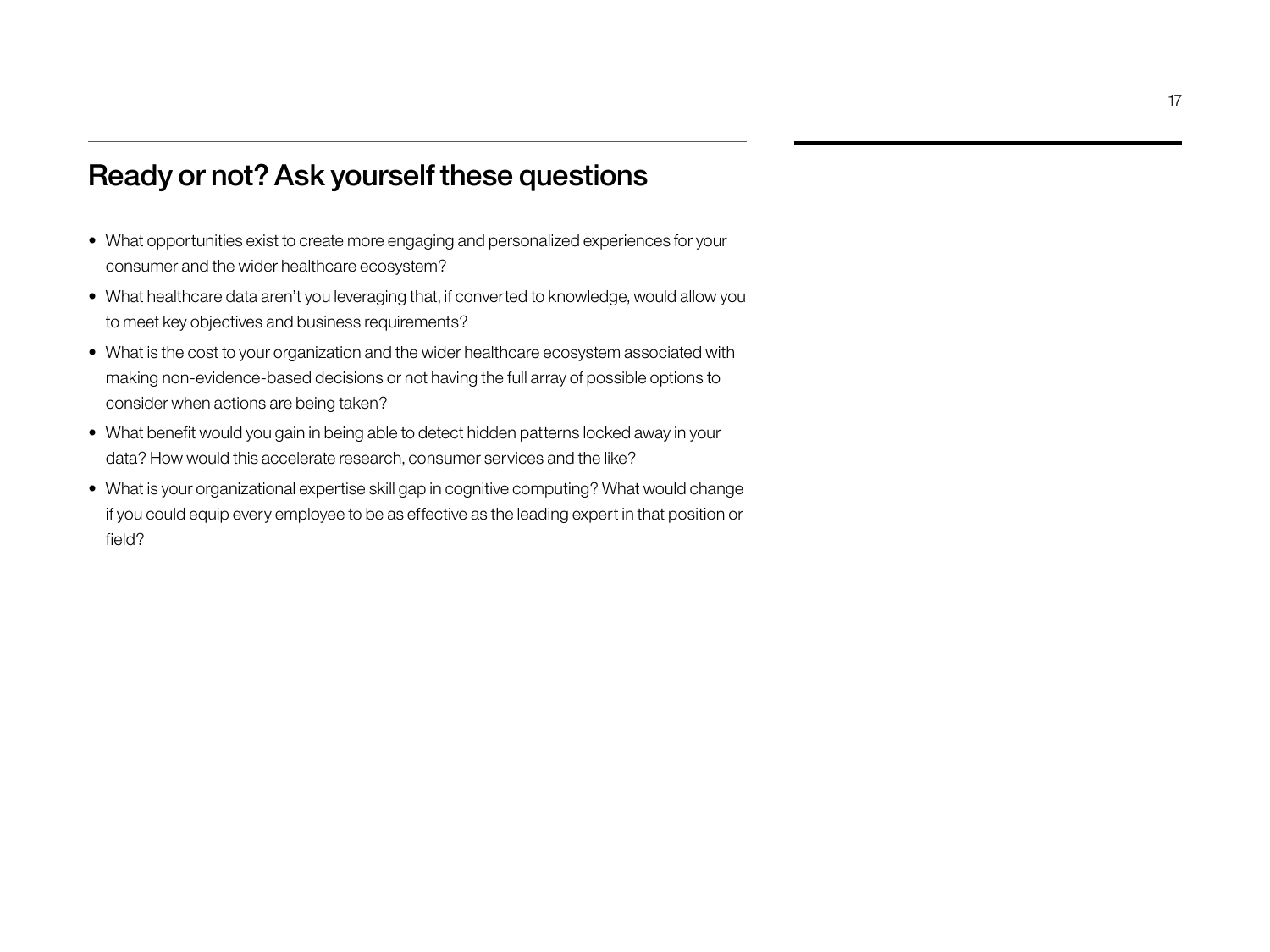#### **For more information**

To learn more about this IBM Institute for Business Value study, please contact us at iibv@us.ibm.com. Follow @IBMIBV on Twitter, and for a full catalog of our research or to subscribe to our monthly newsletter, visit: ibm.com/iibv

Access IBM Institute for Business Value executive reports on your phone or tablet by downloading the free "IBM IBV" app for iOS or Android from your app store.

#### **The right partner for a changing world**

At IBM, we collaborate with our clients, bringing together business insight, advanced research and technology to give them a distinct advantage in today's rapidly changing environment.

#### **IBM Institute for Business Value**

The IBM Institute for Business Value, part of IBM Global Business Services, develops fact-based strategic insights for senior business executives around critical public and private sector issues.

#### **About the authors**

Heather Fraser is a pharmacist with over 30 years of industry experience in pharmaceutical R&D, consultancy and community pharmacy. She leads the Healthcare and Life Sciences team for the IBM Institute for Business Value, where she has published extensively on the future of healthcare and life sciences and the emergence of the healthcare ecosystem. Heather can be contacted at hfraser@uk.ibm.com.

Dr. Sandipan Sarkar is the Cognitive Computing Leader for the IBM Institute for Business Value, where he is responsible for developing thought leadership focused on cognitive computing. He also serves as an Executive Architect for IBM's Application Development & Innovation service line. Sandipan holds a PhD in natural language processing from Jadavpur University. He can be reached at [sandipan.sarkar@in.ibm.com.](mailto:sandipan.sarkar@in.ibm.com)

Dave Zaharchuk is the Global Government Industry Leader for the IBM Institute for Business Value. Dave is responsible for directing thought leadership research on a variety of issues and topics. He can be reached at david.zaharchuk@us.ibm.com.

#### **Contributors and acknowledgments**

The authors offer thanks to the following individuals for their contributions: Neha Aggarwal of IBM Global Business Services and Todd Kalyniuk, Aditya Pai and Michael Holmes of IBM Watson Group.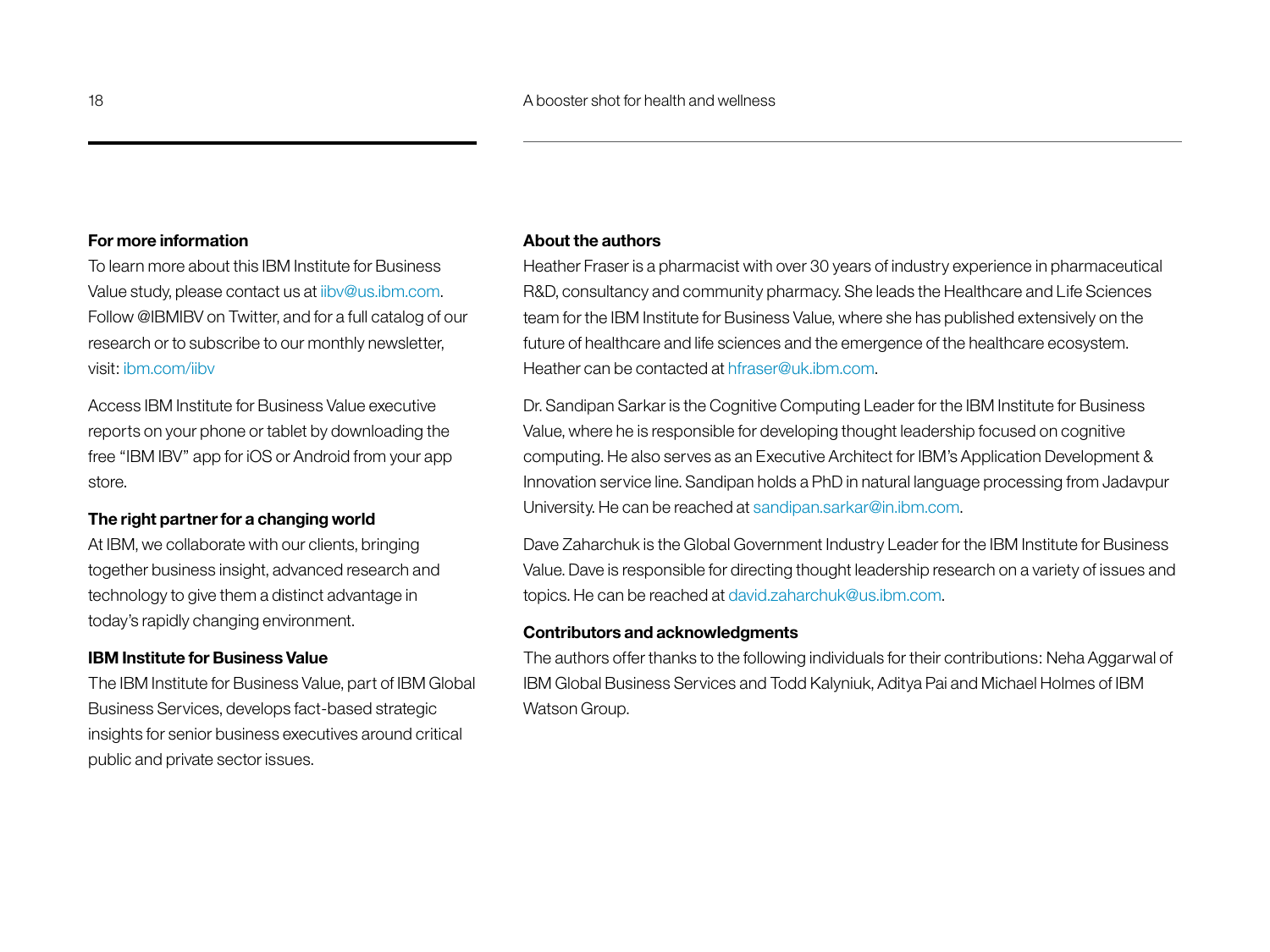The authors also would like to recognize the report's executive stakeholders: Jay Bellissimo, General Manager, Cognitive Solutions, IBM Watson Group; Shanker Ramamurthy, Global Managing Partner, Business Analytics & Strategy, IBM Global Business Services; Rob Merkel, Partner and Vice President, Watson Group Healthcare Leader, IBM Watson Health; and Sandip Patel, Global Industry General Manager, Insurance, IBM Global Business Services.

#### **Study approach and methodology**

As a follow up to the initial IBM *Your cognitive future* research study, we conducted additional research in early 2015 to dive deeper into select industries and explore opportunities for cognitive computing. Through a survey conducted by the Economist Intelligence Unit, IBM gained insights from more than 800 executives from around the world representing a variety of industries, including healthcare, banking, insurance, retail, government, telecommunications, life sciences, consumer products, and oil and gas. The study also included interviews with subject matter experts across IBM divisions, as well as supplemental desk research.

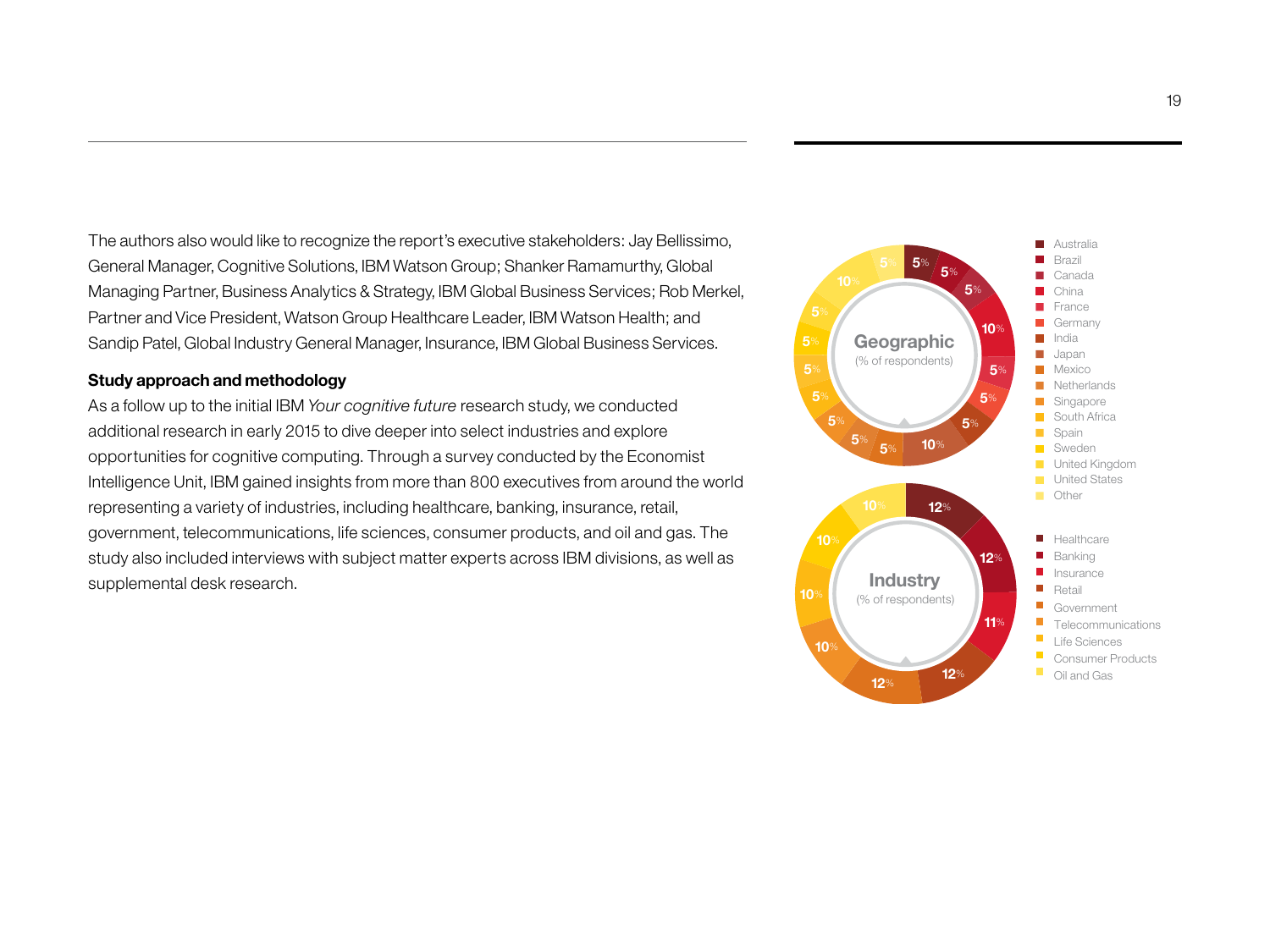#### **Related publications**

Sarkar, Sandipan, and David Zaharchuk. "Your cognitive future, How next-gen computing changes the way we live and work, Part I: The evolution of cognitive." IBM Institute for Business Value. January 2015. [http://www-935.ibm.com/services/us/gbs/](http://www-935.ibm.com/services/us/gbs/thoughtleadership/cognitivefuture/) [thoughtleadership/cognitivefuture/](http://www-935.ibm.com/services/us/gbs/thoughtleadership/cognitivefuture/)

Sarkar, Sandipan, and David Zaharchuk. "Your cognitive future, How next-gen computing changes the way we live and work, Part II: Kick-starting your cognitive journey." IBM Institute for Business Value. March 2015. [http://www-935.ibm.com/services/us/](http://www-935.ibm.com/services/us/gbs/thoughtleadership/cognitivefuture/) [gbs/thoughtleadership/cognitivefuture/](http://www-935.ibm.com/services/us/gbs/thoughtleadership/cognitivefuture/)

Fraser, Heather, and Anthony Marshall. "The new age of ecosystems. Redefining partnering in an ecosystem environment: Healthcare ecosystem edition." IBM Institute for Business Value. March 2015. http://www-935.ibm.com/services/us/gbs/thoughtleadership/ healthcareecosystems/

Pai, Aditya, Takahiko Koyama and Leonard Lee. "The evolving promise of genomic medicine: How advanced technologies are transforming healthcare and life sciences." IBM Institute for Business Value. May 2014. http://www-935.ibm.com/services/us/gbs/ thoughtleadership/genomicmedicine/

#### **Notes and sources**

- 1 "CVS Health and IBM Tap Watson to Develop Care Management Solutions for Chronic Disease." IBM press release. July 30, 2015. http://www-03.ibm.com/press/us/en/ pressrelease/47400.wss
- 2 Doucleff, Michaeleen. "A Frightening Curve: How Fast is the Ebola Outbreak Growing?" NPR. September 18, 2014. [http://www.npr.org/sections/goatsandsoda/2014/09/18/349341606/](http://www.npr.org/sections/goatsandsoda/2014/09/18/349341606/why-the-math-of-the-ebola-epidemic-is-so-scary) [why-the-math-of-the-ebola-epidemic-is-so-scary](http://www.npr.org/sections/goatsandsoda/2014/09/18/349341606/why-the-math-of-the-ebola-epidemic-is-so-scary); "2015 Global health care outlook: Common goals, competing priorities." Deloitte. 2015. http://www2.deloitte.com/content/dam/Deloitte/ global/Documents/Life-Sciences-Health-Care/gx-lshc-2015-health-care-outlook-global.pdf
- 3 "Global health workforce shortage to reach 12.9 million in coming decades." World Health Organization press release. November 11, 2103. [http://www.who.int/mediacentre/news/](http://www.who.int/mediacentre/news/releases/2013/health-workforce-shortage/en/) [releases/2013/health-workforce-shortage/en/](http://www.who.int/mediacentre/news/releases/2013/health-workforce-shortage/en/); Harrington, Laurie, and Maria Heidkamp. "The Aging Workforce: Challenges for the Health Care Industry Workforce." inBrief, Issue Brief of the NTAR Leadership Center. March 2013.
- 4 "Global outlook: Healthcare." The Economist Intelligence Unit. March 2014. http://pages.eiu. com/rs/eiu2/images/GlobalOutlook\_Healthcare.pdf
- 5 "20/20 Vision: Curriculum Renewal Project." University of Iowa Carver College of Medicine. September 28, 2012. http://www.healthcare.uiowa.edu/2020/
- 6 Picciano, Bob. "Why big data is the new natural resource." *Forbes.* June 30, 2014. http://www. forbes.com/sites/ibm/2014/06/30/why-big-data-is-the-new-natural-resource/
- 7 Palmer, Danny. "Oxford University's big data and Internet of Things project to 'create the NASA of biomedicine.'" *Computing*. October 27, 2014. http://www.computing.co.uk/ctg/ feature/2378000/oxford-universitys-big-data-and-internet-of-things-project-to-create-thenasa-of-biomedicine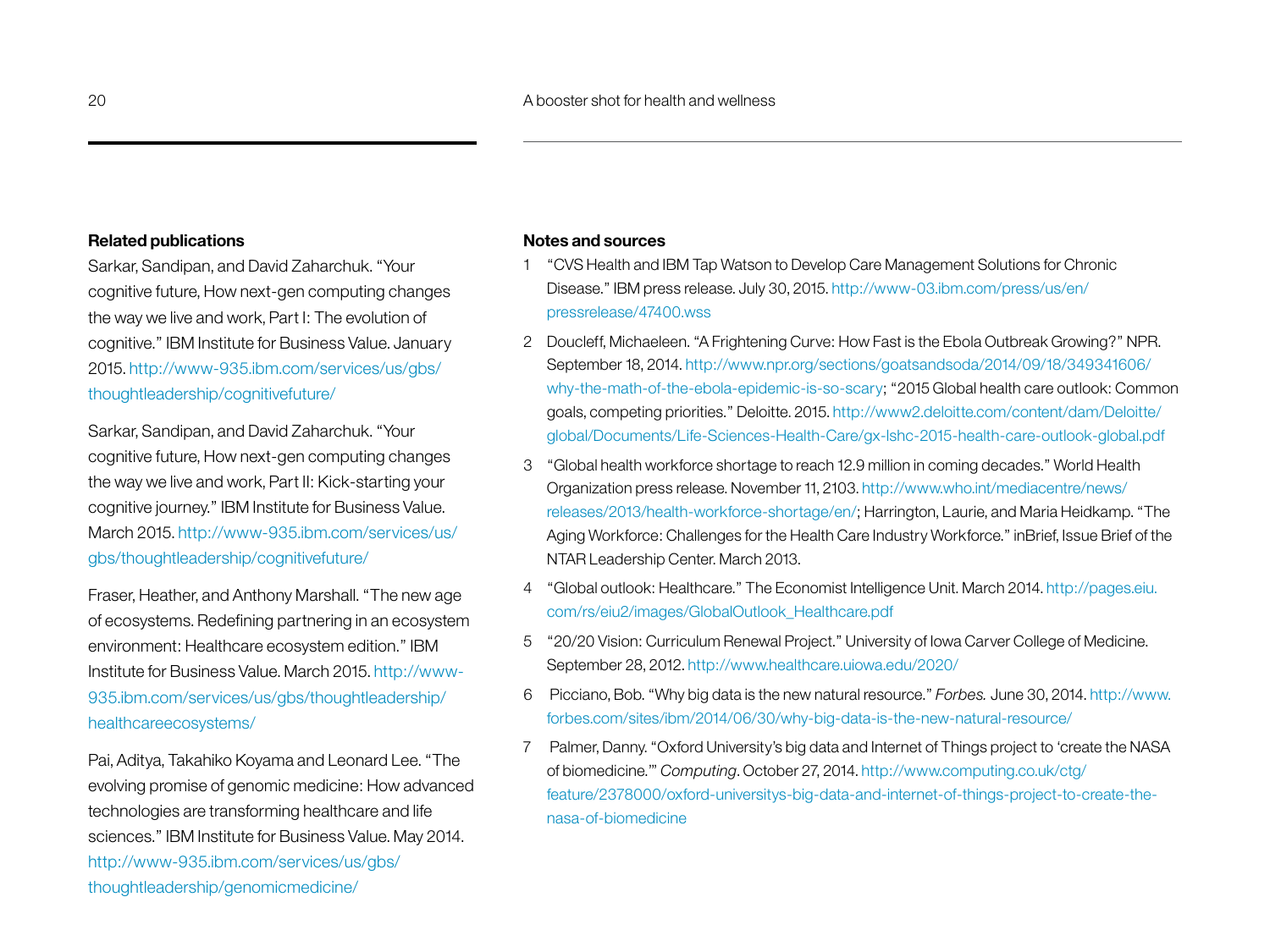- 8 "New Digital Universe Study Reveals Big Data Gap: Less Than 1% of World's Data is Analyzed; Less Than 20% is Protected." EMC Press Release. EMC website. December 11, 2012. http://www.emc.com/about/news/press/2012/20121211-01.htm
- 9 Sarkar, Sandipan, and David Zaharchuk. "Your cognitive future, How next-gen computing changes the way we live and work, Part I: The evolution of cognitive" IBM Institute for Business Value. January 2015. [http://www-935.ibm.com/services/us/gbs/thoughtleadership/](http://www-935.ibm.com/services/us/gbs/thoughtleadership/cognitivefuture/) [cognitivefuture/](http://www-935.ibm.com/services/us/gbs/thoughtleadership/cognitivefuture/)
- 10 "IBM Global Technology Outlook 2014." IBM Research. 2014.
- 11 "Welltok Raises \$22 Million in Series C Funding, Including IBM Investment to Fuel Watson-Powered Health App." IBM news release. February 12, 2014. [https://www-03.ibm.com/press/](https://www-03.ibm.com/press/us/en/pressrelease/43189.wss#release) [us/en/pressrelease/43189.wss#release;](https://www-03.ibm.com/press/us/en/pressrelease/43189.wss#release) Hardawar, Devindra. "How Welltok tapped IBM's Watson to upgrade its health optimization platform." Venture Beat. October 22, 2014. http:// venturebeat.com/2014/10/22/how-welltok-tapped-ibms-watson-to-upgrade-its-healthoptimization-platform/
- 12 Picton, Glenna. "Study shows promise in automated reasoning, hypothesis generation over complete medical literature." Baylor College of Medicine News. Press release. August 25, 2014. https://www.bcm.edu/news/research/automated-reasoning-hypothesis-generation; Vickers, Glenna. "Computer guided science tool advances one step further." Baylor College of Medicine News. Press release. August 13, 2015. https://www.bcm.edu/news/technology/ knowledge-integration-toolkit-advances
- 13 "IBM Watson for Oncology." Bumrungrad International Hospital website, accessed July 22, 2015. https://www.bumrungrad.com/en/horizon-cancer-treatment-thailand/technology/ ibm-watson
- 14 "IBM Watson accelerates global expansion." IBM new release. October 7, 2014. <https://www-03.ibm.com/press/us/en/pressrelease/45022.wss>;

15 "IBM Global Technology Outlook 2014." IBM Research. 2014.

© Copyright IBM Corporation 2015

IBM Global Business Services Route 100 Somers, NY 10589

Produced in the United States of America September 2015

IBM, the IBM logo and ibm.com are trademarks of International Business Machines Corp., registered in many jurisdictions worldwide. Other product and service names might be trademarks of IBM or other companies. A current list of IBM trademarks is available on the Web at "Copyright and trademark information" at www.ibm.com/ legal/copytrade.shtml.

This document is current as of the initial date of publication and may be changed by IBM at any time. Not all offerings are available in every country in which IBM operates.

The information in this document is provided "as is" without any warranty, express or implied, including without any warranties of merchantability, fitness for a particular purpose and any warranty or condition of non-infringement. IBM products are warranted according to the terms and conditions of the agreements under which they are provided.

This report is intended for general guidance only. It is not intended to be a substitute for detailed research or the exercise of professional judgment. IBM shall not be responsible for any loss whatsoever sustained by any organization or person who relies on this publication.

The data used in this report may be derived from third-party sources and IBM does not independently verify, validate or audit such data. The results from the use of such data are provided on an "as is" basis and IBM makes no representations or warranties, express or implied.